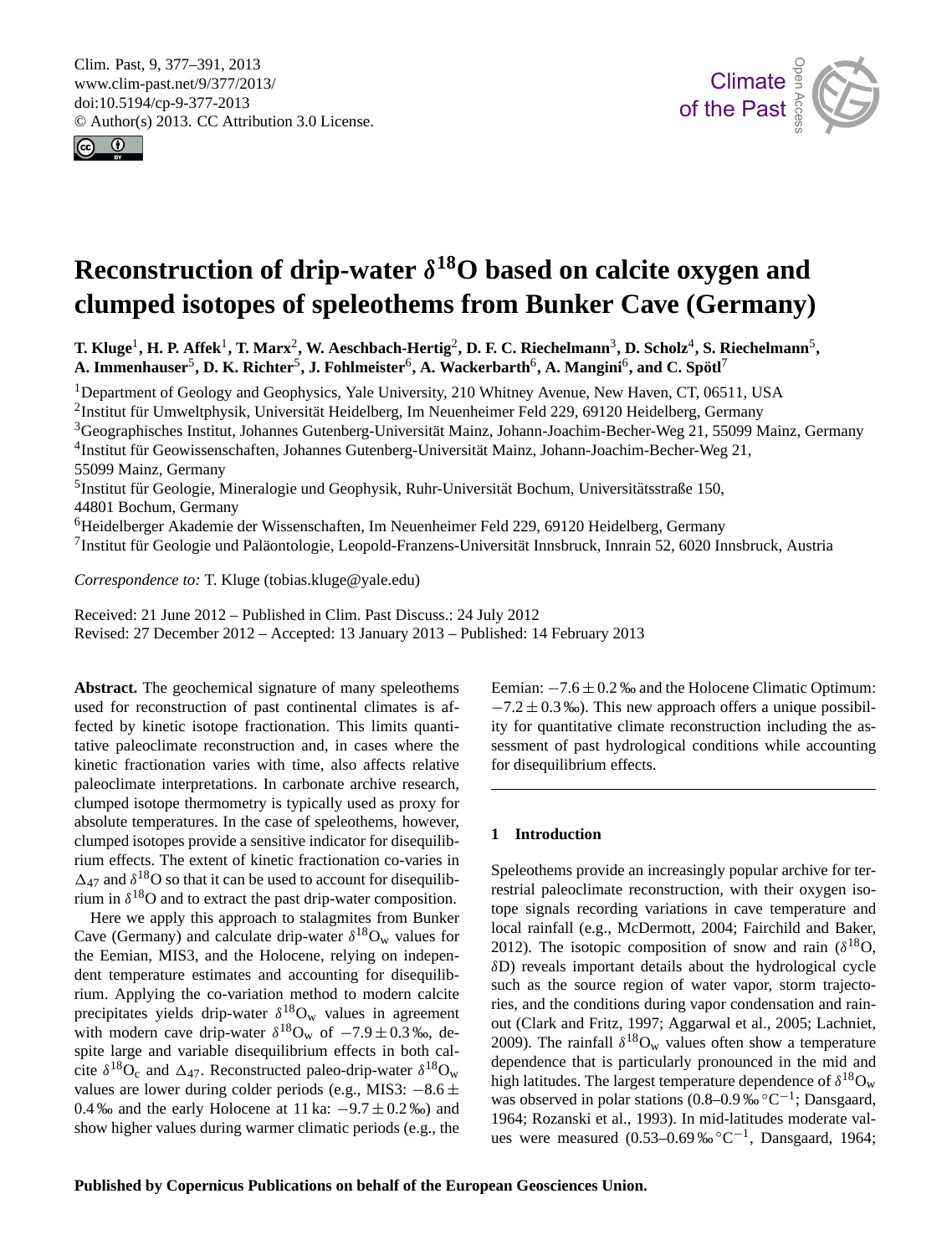Rozanski et al., 1993; Gourcy et al., 2005), whereas low latitudes or marine sites show only a low temperature dependence of 0.17‰  $^{\circ}$ C<sup>-1</sup> (Rozanski et al., 1993).

The modern-day spatial temperature dependence of oxygen isotopes in rainfall is commonly used as calibration for paleoclimatic applications, e.g., for polar ice cores (Lorius et al., 1985; Johnsen et al., 1992; Grootes et al., 1993) and speleothems (Duplessy et al., 1970; Dorale et al., 1992), with the aim to reconstruct past temperature changes. The basic assumption for these applications is that the  $\delta^{18}O_w$ -T relationship is constant over time. However, noble gas studies in groundwater (Loosli et al., 2001; Varsany et al., 2011) sug- ´ gest that this relationship was different in the past, at least regionally. Similar deviations between the modern spatial  $\delta^{18}O_w$ -T relationship and the temporal reconstructions were also observed for polar ice cores by comparison with independent temperature calibrations (Cuffey et al., 1995; Severinghaus et al., 1998). Both examples highlight the need for an improved understanding of the  $\delta^{18}O_w$ -T relationship and its temporal variability. This requires reliable reconstruction of both paleotemperature and rainfall isotopes.

Speleothems are the potentially ideal candidates for rainfall  $\delta^{18}O_w$  reconstruction due to the possibility of highprecision age determination, high-resolution stable isotope measurements, and their ability to faithfully retain climatic signals (e.g., Gascoyne, 1992; McDermott, 2004; Fairchild and Baker, 2012). Complications arise from disequilibrium effects that often influence  $\delta^{18}O_c$  and  $\delta^{13}C$  values (Mickler et al., 2006; Demény et al., 2010; McDermott et al., 2011; Tremaine et al., 2011; Riechelmann et al., 2012) and have been recently shown to influence also clumped isotope values (Affek et al., 2008; Meckler et al., 2009; Daëron et al., 2011; Wainer et al., 2011; Kluge and Affek, 2012). Contrary to the early suggestion of a constant disequilibrium offset (in Soreq Cave; Affek et al., 2008), Kluge and Affek (2012) observed temporal variations in the degree of kinetic isotope fractionation that preclude the use of constant disequilibrium offsets at least for certain speleothems or in certain caves.

Daëron et al. (2011) proposed an approach that corrects for the disequilibrium and allows to calculate paleotemperatures and paleo-rainfall  $\delta^{18}O_w$  values despite kinetic isotope fractionation. Their approach is based on the combined offset in  $\Delta_{47}$  and  $\delta^{18}$ O and is, hence, referred to as covariation method. As the isotopic disequilibrium in both  $\Delta_{47}$ and  $\delta^{18}$ O is related to rapid CO<sub>2</sub> degassing that affects both isotopic tracers, it is assumed that the relationship between them is practically invariant with temperature and is therefore temporally constant (Guo, 2008; Daëron et al., 2011). The co-variance method allows us to reconstruct either the past temperature or past drip-water  $\delta^{18}O_w$ . It relies on the fixed co-variance relationship between  $\Delta_{47}$  and  $\delta^{18}$ O and knowledge of the difference between drip-water  $\delta^{18}O_w$  and calcite  $\delta^{18}O_c$  (to reconstruct temperature), or of the difference between measured and expected  $\Delta_{47}$  (to reconstruct water  $\delta^{18}O_w$ ). The co-variance method was first applied

to reconstruct paleotemperatures from a flowstone in Villars Cave (France) using drip-water  $\delta^{18}O_w$  determined from speleothem fluid inclusions, resulting in reasonable temperature estimates (Wainer et al., 2011). Here we use the opposite approach to reconstruct  $\delta^{18}O_w$  values in paleo-rainfall.

In this study we present the first paleo-drip-water  $\delta^{18}O_w$ record based on the clumped isotope co-variation method. We investigate the reproducibility of the signals and check the overall precision and the applicability of the method for drip-water  $\delta^{18}O_w$  reconstruction by measuring temporally overlapping stalagmites that grew during the last glacial cycle in Bunker Cave (Germany). The potential and limitations of the approach are assessed using modern calcite precipitated in the cave in comparison with monitoring data of Bunker Cave.

#### **2 Study site and samples**

Bunker Cave (51°22′ N, 7°40′ E) is located in the Middle to Upper Devonian limestone of the Rhenish Slate Mountains (Germany) at about 180 m above sea level and is overlain by 15–30 m of karstified limestone bedrock. The meteorological conditions in the region are dominated by North Atlantic pressure systems, with a temperate climate, precipitation throughout the year (annual mean 900 mm, 1961–1990), and a mean annual air temperature of 9.5 ◦C (1961–1990). The air temperature in the last two decades has increased to about 10.5 ◦C (1988–2007, German Meteorological Service DWD); a change that is also observed in the cave temperature. During the cave monitoring period 2006–2011, a mean temperature of 10.8 ◦C was measured in Bunker Cave. Dripwater  $\delta^{18}O_w$  values are rather constant at  $-7.9 \pm 0.3$  ‰ for all stalagmite-related monitoring sites within Bunker Cave.

The study uses four stalagmites (BU1, BU2, BU4, BU-UWE) from Bunker Cave that grew through the Holocene (past 8.2 ka – BU1, BU4), the early Holocene ( $\sim$  11 ka – BU2, BU-UWE), marine isotope stage (MIS) 3 (BU2, BU-UWE) and the Eemian (BU1, BU-UWE). In addition, calcite that precipitated on watch glasses in three-month intervals at different seasons between 2007 and 2011 is used for comparison and as test material for the methodology (Table 1). Further modern material was sampled from the adjacent Dechen Cave (DC1, DC2), B7 Cave (B7-B-01) and Hüttenbläserschacht Cave (HC1-HC4). All stalagmites from Bunker Cave grew in close proximity to each other: BU1, BU2 and BU4 were about 10 m apart, whereas BU-UWE grew in a narrow passage 20–30 m away.

#### **3 Methods**

#### **3.1 Clumped isotopes and measurement procedure**

Carbonate clumped isotopes (reported as  $\Delta_{47}$ ) are a measure of the chemical bonding between  ${}^{13}$ C and  ${}^{18}$ O in the lattice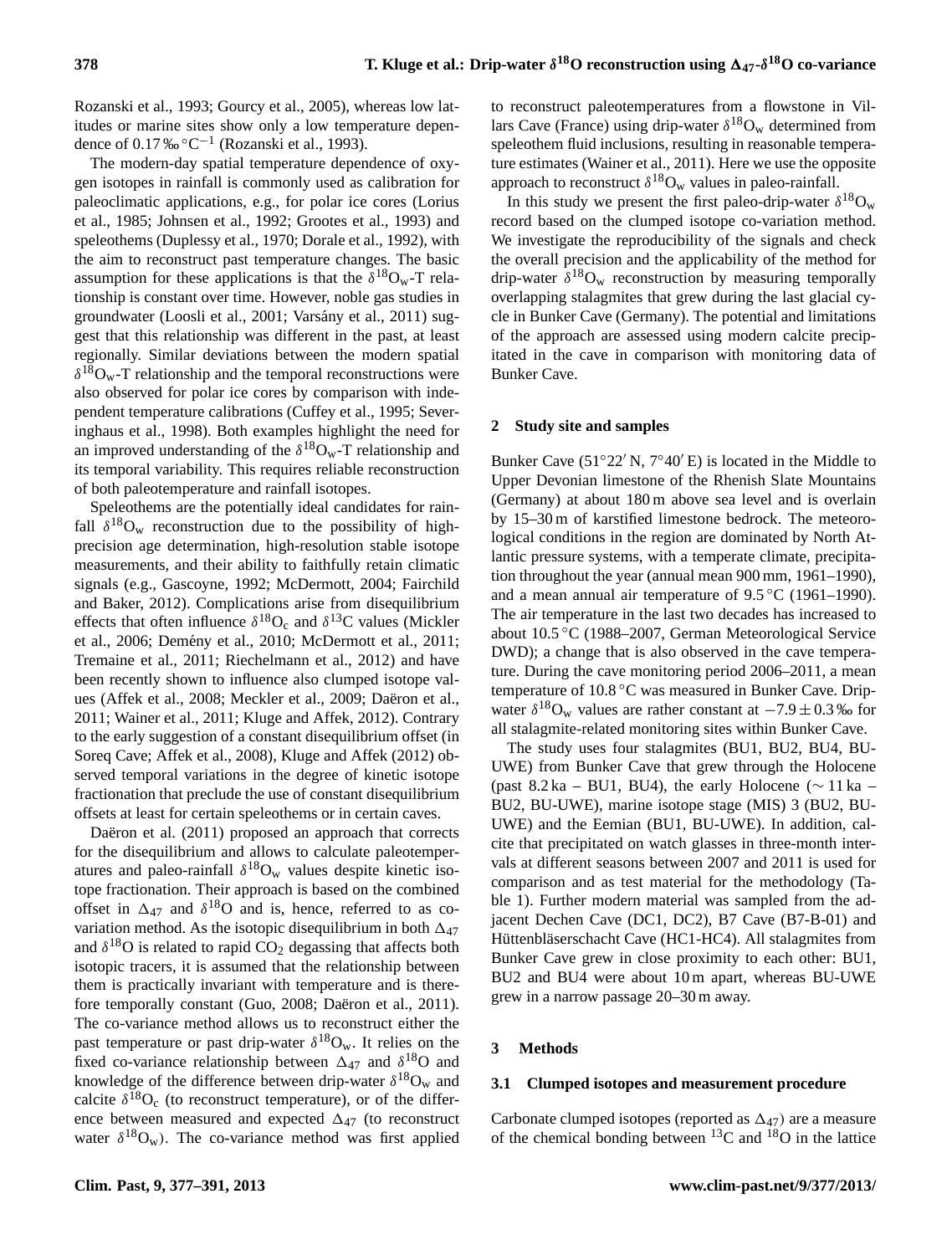| Sample          | $\tau$        | Replicates | $\Delta_{47}$     | $\delta^{18}O_c$ | $\delta^{18}\mathrm{O}_\mathrm{w,\;co-var}$ |  |
|-----------------|---------------|------------|-------------------|------------------|---------------------------------------------|--|
|                 | $(^{\circ}C)$ |            | $(\%0)$           | $(\%0)$          | $(\%0)$                                     |  |
| $DC-1$          | 10.6          | 7          | $0.648 \pm 0.005$ | $-5.79 \pm 0.07$ | $-7.9 \pm 0.3$                              |  |
| $DC-2$          | 10.6          | 7          | $0.657 \pm 0.004$ | $-5.64 \pm 0.03$ | $-7.5 \pm 0.3$                              |  |
| $HC-1$          | $9.5*$        | 5          | $0.674 \pm 0.004$ | $-6.08 \pm 0.03$ | $-8.0 \pm 0.3$                              |  |
| $HC-2$          | $9.5*$        | 5          | $0.687 \pm 0.004$ | $-5.81 \pm 0.02$ | $-7.4 \pm 0.3$                              |  |
| $HC-3$          | $9.5*$        | 5          | $0.671 \pm 0.002$ | $-5.39 \pm 0.09$ | $-7.4 \pm 0.3$                              |  |
| $HC-4$          | $9.5*$        | 5          | $0.689 \pm 0.001$ | $-6.14 \pm 0.03$ | $-7.7 \pm 0.2$                              |  |
| $B7-B-01$       | 9.4           | 5          | $0.668 \pm 0.006$ | $-5.85 \pm 0.02$ | $-7.9 \pm 0.3$                              |  |
| $U$ I-4         | 10.7          | 1          | $0.668 \pm 0.020$ | $-6.33 \pm 0.25$ | $-8.0 \pm 0.6$                              |  |
| $U$ I-16        | 11.1          | 6          | $0.665 \pm 0.008$ | $-6.12 \pm 0.02$ | $-7.7 \pm 0.3$                              |  |
| $U$ IV-15       | 10.4          | 1          | $0.638 \pm 0.020$ | $-5.52 \pm 0.20$ | $-7.9 \pm 0.6$                              |  |
| $U$ VII-5       | 11.1          | 1          | $0.670 \pm 0.020$ | $-6.38 \pm 0.36$ | $-7.8 \pm 0.6$                              |  |
| U VII-8         | 11.3          | 1          | $0.653 \pm 0.020$ | $-5.66 \pm 0.20$ | $-7.4 \pm 0.5$                              |  |
| <b>U VII-14</b> | 12            | 1          | $0.675 \pm 0.020$ | $-6.26 \pm 0.20$ | $-7.3 \pm 0.5$                              |  |
| <b>U VII-15</b> | 11.3          | 4          | $0.658 \pm 0.003$ | $-5.86 \pm 0.03$ | $-7.5 \pm 0.3$                              |  |
| $BU4-1$         | $9.5*$        | 5          | $0.668 \pm 0.007$ | $-5.57 \pm 0.14$ | $-7.6 \pm 0.3$                              |  |

of a carbonate mineral. Under equilibrium conditions it reflects the carbonate precipitation temperature, thus providing a paleotemperature proxy, with higher  $\Delta_{47}$  values corresponding to lower temperatures and vice versa (Ghosh et al., 2006; Eiler, 2007, 2011). At typical Earth surface temperatures  $\Delta_{47}$  values are between 0.6 and 0.7 ‰.

The stalagmites were sampled along the growth axis for stable and clumped isotopes (Table 2). Sample preparation, cleaning and mass spectrometric measurements followed the procedures described by Affek and Eiler (2006), Huntington et al. (2009), and Zaarur et al. (2011). In brief,  $CO<sub>2</sub>$  was extracted from 4–6 mg of speleothem calcite by overnight reaction with 105 % phosphoric acid at 25 ◦C. The generated CO<sup>2</sup> gas was purified using a helium-purged GC column. The measurements were performed using a dual-inlet gassource isotope ratio mass spectrometer (Thermo Fisher MAT 253). Several standards (Carrara marble, NBS-19,  $CO<sub>2</sub>$  gas equilibrated with  $H_2O$ , cylinder  $CO<sub>2</sub>$ ) were measured regularly for inter-laboratory comparison (Dennis et al., 2011).

Stalagmite samples were measured throughout the years 2010 and 2011 in order to avoid systematic errors associated with short-term fluctuations in mass spectrometric and sample preparation parameters. All stalagmite samples and modern speleothems were measured in 5–7 replicates (Tables 1 and 2), with the exception of some modern watch glass calcite precipitates which could only be measured once due to the limited sample amount. The uncertainty of a single measurement is  $\pm 0.02\%$  (1 $\sigma$ ) based on replicate analyses of standard materials (Carrara marble:  $\sigma = \pm 0.02$  ‰, NBS-

19:  $\sigma = \pm 0.03\%$ , "CornCO<sub>2</sub>" – in-house CO<sub>2</sub> gas standard:  $\sigma = \pm 0.02$  ‰). Speleothem sample replicates show a slightly lower variability of typically  $\pm 0.010$  to 0.015 ‰  $(1\sigma)$ . The uncertainty of the mean of the replicate analyses of a specimen is given as standard error (SE). In the case of the single watch glass measurements, the uncertainty was assumed to be identical to the  $1\sigma$  uncertainty of the standards.

Absolute  $\delta^{18}$ O values were defined using a pre-calibrated Oztech reference gas (Safford, AZ, USA;  $\delta^{13}C = -3.64\%$ ,  $\delta^{18}$ O = -15.80‰, both at the VPDB scale) and verified by regular measurements of NBS-19. The mean  $\delta^{18}$ O of the NBS-19 measurements is  $-2.17 \pm 0.04$  ‰ (1 $\sigma$ ,  $n = 13$ ), in agreement with the NIST reference value of  $-2.2$  ‰.  $\delta^{13}$ C values are slightly higher  $(2.10 \pm 0.11 \text{ %}$ ,  $1\sigma$ ,  $n = 13$ ) than the NIST reference value of 1.95 ‰. Uncertainties in the δ <sup>18</sup>O values for replicate samples are given as standard errors. The  $1\sigma$ -standard deviation is 0.1–0.2% with typical standard errors of about 0.06 ‰.

# **3.2** Calculation of  $\delta^{18}$ O and  $\Delta_{47}$  values

 $\Delta_{47}$  is calculated following Affek and Eiler (2006) and Huntington et al. (2009). We use the  $\Delta_{47}$ -T relationship of Ghosh et al. (2006) that was confirmed by a large number of biogenic samples (Eiler et al., 2007, 2011; Tripati et al., 2010) as a reference calibration for carbonate samples precipitated in isotopic equilibrium:

$$
\Delta_{47, \text{equil}}(T) = 59200/T^2 - 0.02 \ (\Delta_{47} \text{ in } \%, T \text{ in } K) \tag{1}
$$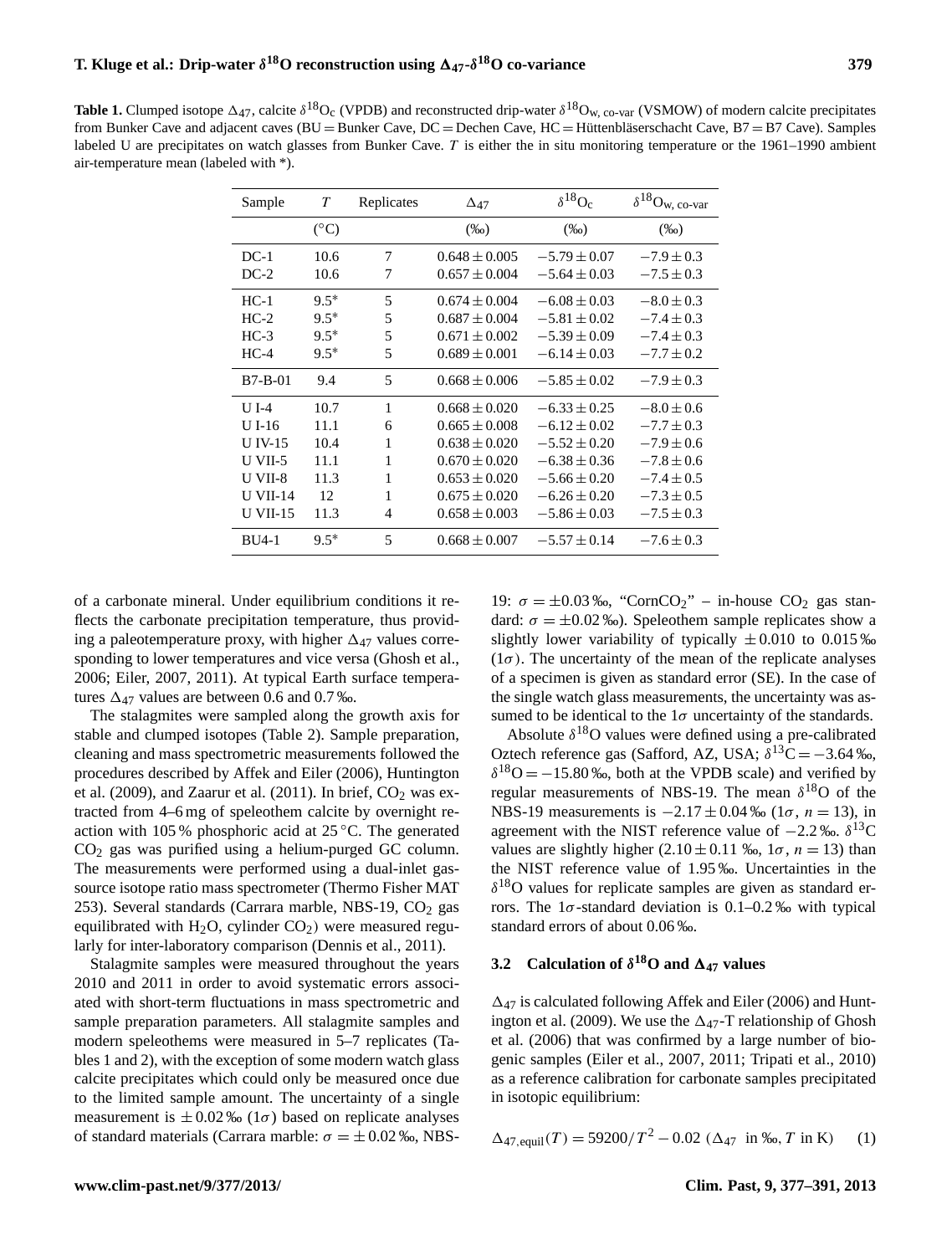**Table 2.** Clumped isotope  $\Delta_{47}$ , calcite  $\delta^{18}O_c$  (VPDB) and reconstructed drip-water  $\delta^{18}O_{w, co-var}$  (VSMOW) in Bunker Cave stalagmites. "Distance from top" refers to the sample position with respect to the top of the stalagmite. Ages are the result of an age model based on U-Th measurements (Fohlmeister et al., 2012; ages marked with an asterisk refer to unpublished data).  $T_{used}$  is the independent temperature estimate derived from different sources and independent studies.

| Sample            | Distance from top | Age             | Replicates | $\Delta_{47}$     | $\delta^{18}O_c$ | $\delta^{18}{\rm O}_{\rm W,\;co\text{-}var}$ | $T_{used}$         |
|-------------------|-------------------|-----------------|------------|-------------------|------------------|----------------------------------------------|--------------------|
|                   | (mm)              | (ka)            |            | $(\%0)$           | $(\%0)$          | $(\%0)$                                      | $({}^{\circ}C)$    |
| Stalagmite BU1    |                   |                 |            |                   |                  |                                              |                    |
| $BU1-1$           | $15 - 19$         | $0.70\pm0.06$   | 5          | $0.659 \pm 0.007$ | $-5.59 \pm 0.01$ | $-7.9 \pm 0.2$                               | $9.1 - 9.3^{(a)}$  |
| <b>BU1-2</b>      | $52 - 55$         | $1.00 \pm 0.15$ | 5          | $0.673 \pm 0.002$ | $-5.70 \pm 0.06$ | $-7.7 \pm 0.1$                               | $9.1 - 9.5^{(a)}$  |
| <b>BU1-3</b>      | $84 - 86$         | $1.23 \pm 0.01$ | 7          | $0.670 \pm 0.009$ | $-6.30 \pm 0.02$ | $-8.3 \pm 0.2$                               | $9.3 - 9.5^{(a)}$  |
| <b>BU1-4</b>      | $137 - 140$       | $1.40 \pm 0.15$ | 5          | $0.685 \pm 0.002$ | $-5.90 \pm 0.04$ | $-7.6 \pm 0.1$                               | $9.2 - 9.4^{(a)}$  |
| <b>BU1-5</b>      | 249-251           | $4.5 \pm 0.5*$  | 5          | $0.676 \pm 0.005$ | $-5.80 \pm 0.12$ | $-7.6 \pm 0.4$                               | $7.9 - 11^{(b)}$   |
| <b>BU1-6</b>      | 347-351           | $5.04 \pm 0.10$ | 5          | $0.679 \pm 0.003$ | $-5.31 \pm 0.02$ | $-6.9 \pm 0.4$                               | $9.0 - 11.0^{(c)}$ |
| <b>BU1-7</b>      | 388-392           | $5.98 \pm 0.05$ | 5          | $0.678 \pm 0.008$ | $-5.32 \pm 0.07$ | $-6.9 \pm 0.3$                               | $9.1 - 11.5(c)$    |
| <b>BU1-8</b>      | 502-504           | $7.0 \pm 0.3*$  | 6          | $0.681 \pm 0.007$ | $-6.16 \pm 0.11$ | $-7.6 \pm 0.3$                               | $8.9 - 12.1^{(b)}$ |
| <b>BU1-9</b>      | 565-570           | $7.5 \pm 0.3*$  | 5          | $0.693 \pm 0.002$ | $-5.76 \pm 0.08$ | $-7.0 \pm 0.4$                               | $8.6 - 12.1^{(b)}$ |
| <b>BU1-10</b>     | $\sim\!670$       | $122 \pm 3*$    | 5          | $0.671\pm0.007$   | $-5.91 \pm 0.02$ | $-7.5 \pm 0.4$                               | $9.5 - 12(d)$      |
| Stalagmite BU4    |                   |                 |            |                   |                  |                                              |                    |
| <b>BU4-1</b>      | $0 - 0.5$         | $0.03 \pm 0.03$ | 5          | $0.668 \pm 0.007$ | $-5.57 \pm 0.14$ | $-7.6 \pm 0.2$                               | $9.5^{(e)}$        |
| <b>BU4-2</b>      | $11 - 13.5$       | $0.9 \pm 0.3$   | 5          | $0.677 \pm 0.003$ | $-5.07 \pm 0.04$ | $-7.0 \pm 0.1$                               | $9.1 - 9.4^{(a)}$  |
| <b>BU4-3</b>      | $20 - 28$         | $1.1 \pm 0.1$   | 5          | $0.671 \pm 0.003$ | $-5.74 \pm 0.06$ | $-7.8 \pm 0.2$                               | $8.9 - 9.5^{(a)}$  |
| <b>BU4-4</b>      | $38 - 42$         | $1.30 \pm 0.05$ | 6          | $0.669 \pm 0.007$ | $-6.14 \pm 0.04$ | $-8.2 \pm 0.2$                               | $9.3 - 9.4^{(a)}$  |
| <b>BU4-5</b>      | $42 - 45$         | $1.30 \pm 0.15$ | 5          | $0.677\pm0.006$   | $-5.92 \pm 0.07$ | $-7.8 \pm 0.3$                               | $9.2 - 9.5^{(a)}$  |
| <b>BU4-6</b>      | $91 - 94$         | $2.7 \pm 0.1$   | 5          | $0.667 \pm 0.004$ | $-5.73 \pm 0.11$ | $-7.5 \pm 0.3$                               | $9.1 - 11.5(c)$    |
| <b>BU4-7</b>      | 94-96             | $2.9 \pm 0.1$   | 5          | $0.676 \pm 0.004$ | $-5.67 \pm 0.05$ | $-7.3 \pm 0.3$                               | $9.1 - 11.5(c)$    |
| <b>BU4-8</b>      | $135 - 140$       | $5.2 \pm 0.1$   | 5          | $0.692 \pm 0.005$ | $-6.05 \pm 0.06$ | $-7.4 \pm 0.3$                               | $9.1 - 11.0^{(c)}$ |
| <b>BU4-9</b>      | 210-214           | $8.2 \pm 0.2$   | 5          | $0.705 \pm 0.005$ | $-6.13 \pm 0.05$ | $-7.4 \pm 0.3$                               | $8.4 - 10.5(c)$    |
| Stalagmite BU2    |                   |                 |            |                   |                  |                                              |                    |
| $BU2-1$           | 50                | $10.3 \pm 0.2$  | 5          | $0.674 \pm 0.007$ | $-6.10 \pm 0.07$ | $-9.3 \pm 0.7$                               | $2.5 - 8.5^{(b)}$  |
| <b>BU2-2</b>      | 70                | $10.8 \pm 0.2$  | 5          | $0.669 \pm 0.005$ | $-6.04 \pm 0.06$ | $-9.8 \pm 0.8$                               | $1-7^{(b)}$        |
| <b>BU2-3</b>      | 225               | $53\pm2*$       | 6          | $0.702 \pm 0.007$ | $-5.42 \pm 0.06$ | $-8.7 \pm 0.6$                               | $1 - 6^{(f)}$      |
| <b>BU2-4</b>      | 250               | $53\pm2*$       | 5          | $0.696 \pm 0.007$ | $-5.58 \pm 0.12$ | $-8.9\pm0.6$                                 | $1 - 6^{(f)}$      |
| Stalagmite BU-UWE |                   |                 |            |                   |                  |                                              |                    |
| <b>BU-UWE-1</b>   | $9 - 12$          | $11.5 \pm 0.4*$ | 5          | $0.667 \pm 0.005$ | $-5.64 \pm 0.09$ | $-9.6 \pm 0.7$                               | $1-6^{(b)}$        |
| <b>BU-UWE-2</b>   | $22 - 26$         | $11.6 \pm 0.4*$ | 6          | $0.663 \pm 0.005$ | $-5.80 \pm 0.07$ | $-9.9 \pm 0.7$                               | $1-6^{(b)}$        |
| BU-UWE-3          | $42 - 46$         | $11.7 \pm 0.4*$ | 6          | $0.663 \pm 0.004$ | $-5.64 \pm 0.05$ | $-9.7 \pm 0.6$                               | $1-6^{(b)}$        |
| <b>BU-UWE-4</b>   | $56 - 63$         | $53 \pm 1*$     | 5          | $0.692 \pm 0.005$ | $-4.70 \pm 0.04$ | $-8.2 \pm 0.6$                               | $1 - 6^{(f)}$      |
| BU-UWE-5          | 68-70             | $128 \pm 3*$    | 6          | $0.662 \pm 0.008$ | $-6.03 \pm 0.05$ | $-7.8 \pm 0.4$                               | $9.5 - 12(d)$      |
| BU-UWE-6          | $72 - 75$         | $129 \pm 3*$    | 5          | $0.668 \pm 0.003$ | $-5.62 \pm 0.05$ | $-7.2 \pm 0.3$                               | $9.5 - 12^{(d)}$   |
| <b>BU-UWE-7</b>   | $75 - 80$         | $130 \pm 3*$    | 6          | $0.676 \pm 0.011$ | $-6.27 \pm 0.18$ | $-7.7\pm0.4$                                 | $9.5 - 12(d)$      |

(a) Mann et al. (2008), <sup>(b)</sup>NGTs (Table 3), Davis et al. (2003), Guiot et al. (1989), <sup>(c)</sup> Davis et al. (2003), Guiot et al. (1989), <sup>(d)</sup> average of Guiot et al. (1989), Zagwijn (1996), Klotz et al. (2003), Felis et al. (2004) and Otto-Bliesner et al. (2006), (e) German Weather Service, (f) Guiot et al. (1989).

 $\Delta_{47}$  values are reported using the same reference frame of the original calibration (Ghosh et al., 2006) in which NBS-19 yields a value of 0.352 ‰. In the Supplement (Sect. A1 and Table S1) we report the speleothem data also using the newly defined absolute reference frame that is determined by  $CO<sub>2</sub>$ -H2O equilibration at different temperatures and comparing to absolute values determined theoretically (Wang et al., 2004; Dennis et al., 2011).

The conversion of calcite  $\delta^{18}O_c$  to drip-water  $\delta^{18}O_w$  is based on the measured or independently determined temperature,  $T$ , and the nominal equilibrium fractionation factor of Kim and O'Neil (1997) with a small correction for the acid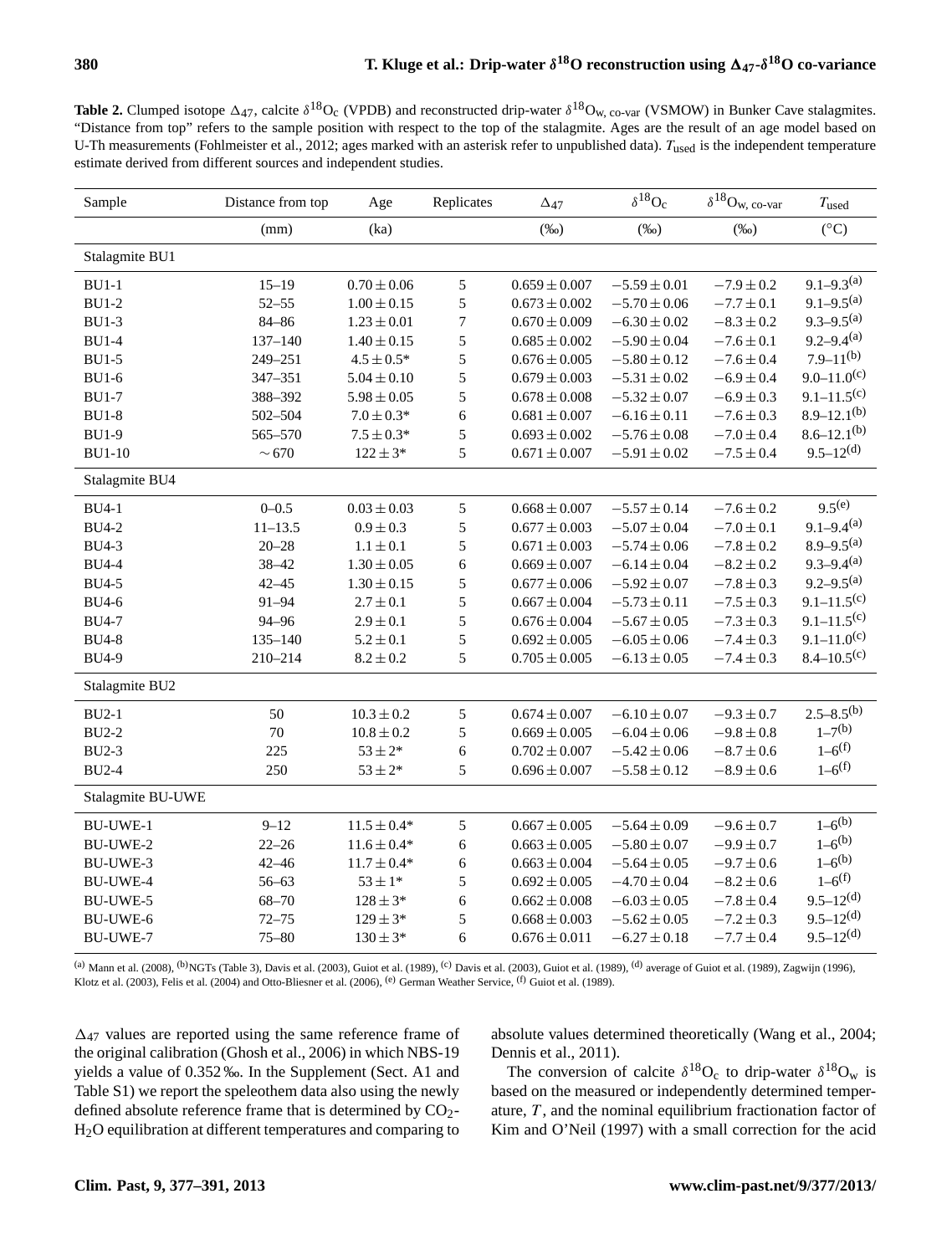reaction fractionation (Böhm et al., 2000; Affek et al., 2008):

$$
1000 \ln \alpha_{\text{calcite}-\text{H}_2\text{O}} = 18.03 \times 10^3 / T - 32.17 \tag{2}
$$

Isotopic disequilibrium in  $\Delta_{47}$  is calculated with respect to the Ghosh et al. (2006) calibration line (Eq. 1). For  $\delta^{18}O_c$ , the degree of disequilibrium is based on the difference from the expected equilibrium isotope fractionation according to Eq. (2). Calcite  $\delta^{18}O_c$  values are reported in the VPDB reference frame and water  $\delta^{18}O_w$  values with respect to VSMOW.

# **3.3**  $\Delta_{47}$ - $\delta^{18}$ O co-variation method

The basis of the co-variation method is the assumption that the kinetic isotope effect affects  $\Delta_{47}$  and  $\delta^{18}$ O proportionally. Theoretical calculations of kinetic isotope fractionation associated with rapid  $CO<sub>2</sub>$  degassing from a calciteprecipitating solution predict  $\delta^{18}$ O values to increase and  $\Delta_{47}$  to decrease in the dissolved inorganic carbon (Guo, 2008). An empirical study on modern calcite precipitates from Villars Cave in France (Daëron et al., 2011; Wainer et al., 2011) supports this theory. Daëron et al. (2011) observed a correlation between the disequilibrium offsets of both  $\delta^{18}$ O and  $\Delta_{47}$  in speleothems from several caves in the northern and southern mid-latitudes. They found a similar correlation in a precipitation experiment that simulated natural stalagmite formation. As the two tracers are linked, the co-variance between them allows projection of the data back to zero offset, thus estimating the equilibrium values using the co-variation slope and the offset in either  $\delta^{18}$ O or in  $\Delta_{47}$ . This approach, therefore, requires knowledge of either the cave temperature (using an independent temperature estimate for the region) or the  $\delta^{18}$ O value of the drip water ( $\delta^{18}$ O<sub>w</sub>, which can be obtained for example from fluid-inclusion measurements).

Theoretical work suggests that the co-variation slope is practically invariant with temperature (Guo, 2008). However, the slope in Villars Cave was higher than the theoretical prediction (Daëron et al., 2011), raising a question regarding the applicability of this method in different climate regimes. Here we examine the co-variation slope for a set of midlatitudinal caves with temperatures of  $\sim 10^{\circ}$ C and compare them to the warmer Soreq Cave ( $\sim 18$  °C; Affek et al., 2008).

### **3.3.1** Temperature and drip-water  $\delta^{18}O_w$ **reconstruction**

If the  $\delta^{18}O_w$  value of the drip water is known, temperatures can be calculated from the measured calcite  $\delta^{18}O_c$ ,  $\Delta_{47}$ , and the co-variation slope S (defined as offset  $\Delta_{47}$ vs. offset  $\delta^{18}O$ ). Details of this approach are given in Daëron et al. (2011) and Wainer et al. (2011). Alternatively, if the cave temperature is known, the drip-water  $\delta^{18}O_w$  can be directly calculated from the *equilibrium* calcite  $\delta^{18}$ O value  $(\delta^{18}O_{\text{equil}})$  via the fractionation factor  $\alpha(T)$  (Eq. 2), following a co-variation calculation of  $\delta^{18}O_{\text{equil}}$ .

 $\delta^{18}$ O<sub>equil</sub> can be determined from the offset in  $\Delta_{47}$  $(\Delta_{47, \text{equil}})$  is derived from Eq. (1) and the cave temperature), the measured calcite  $\delta^{18}O(\delta^{18}O_{\text{measured}})$  and the co-variation slope S:

$$
\delta^{18} \text{O}_{\text{equil}} = \delta^{18} \text{O}_{\text{measured}} + (\Delta_{47, \text{equil}} - \Delta_{47, \text{measured}}) * 1/S \tag{3}
$$

Here we use independent temperature estimates for the different time windows of stalagmite growth (Table 2). For the last 2 ka, we use the temperature range given by the two multi-proxy reconstructions ("CPS" and "EIV") of Mann et al. (2008) calculated for the growth period of each sample in order to derive the deviation from the modern-day temperature. "CPS" (composite plus scale) and "EIV" (error in variables) refer to reconstructions based on multiple proxies (e.g., tree rings, corals, ice cores, lacustrine and marine sediments, speleothems, and historical documents), which are standardized and combined to form a regional or hemispheric mean. We calculate the temperature variations around a reference temperature of the 1961–1990 local mean of 9.5 ◦C.

Some of the Holocene Bunker Cave stalagmites were analyzed for their fluid inclusion noble gas composition in order to derive temperatures based on the noble gas solubility (Kluge et al., 2008; and see below). In cases where noble gas temperatures (NGTs) are available for the same time windows as the clumped isotope samples we used these temperatures (Table 3) combined with pollen-based temperature reconstructions (Guiot et al., 1989; Davis et al., 2003) as the basis for the  $\delta^{18}O_w$  reconstruction. If no NGTs are available for a certain time window we used pollen-based temperature records from central western Europe (Guiot et al., 1989; Davis et al., 2003). In particular, MIS3 paleotemperature estimates are derived from pollen spectra in the La Grande Pile sediment core from northeastern France (Guiot et al., 1989). For the Eemian we use the mean of several studies, such as pollen data from western and central Europe (Guiot et al., 1989; Zagwijn, 1996; Klotz et al., 2003), the coupled atmosphere–ocean general circulation model ECHO-G (Felis et al., 2004), and a global climate model linked to paleoclimate data and a dynamic ice-sheet model (Otto-Bliesner et al., 2006).

#### **3.4 Noble gas measurement and evaluation**

For analysis of noble gas concentrations in fluid inclusions, cubes of 0.5–1.4 g were sampled close to the growth axis of stalagmite BU1, and 1.0–2.7 g for stalagmite BU-UWE. Gas extraction and analysis followed the procedures described in Kluge et al. (2008). In brief the cubes were placed in a stainless steel crusher, pumped overnight at room temperature while the crusher itself was heated (70–150 °C), and then crushed. The released water and noble gas amount was determined for each extraction step. The noble gases were purified and separated prior to sequential admission to a static sectorfield mass spectrometer (MM 5400). NGTs were determined by inverse modeling of the noble gas concentrations in the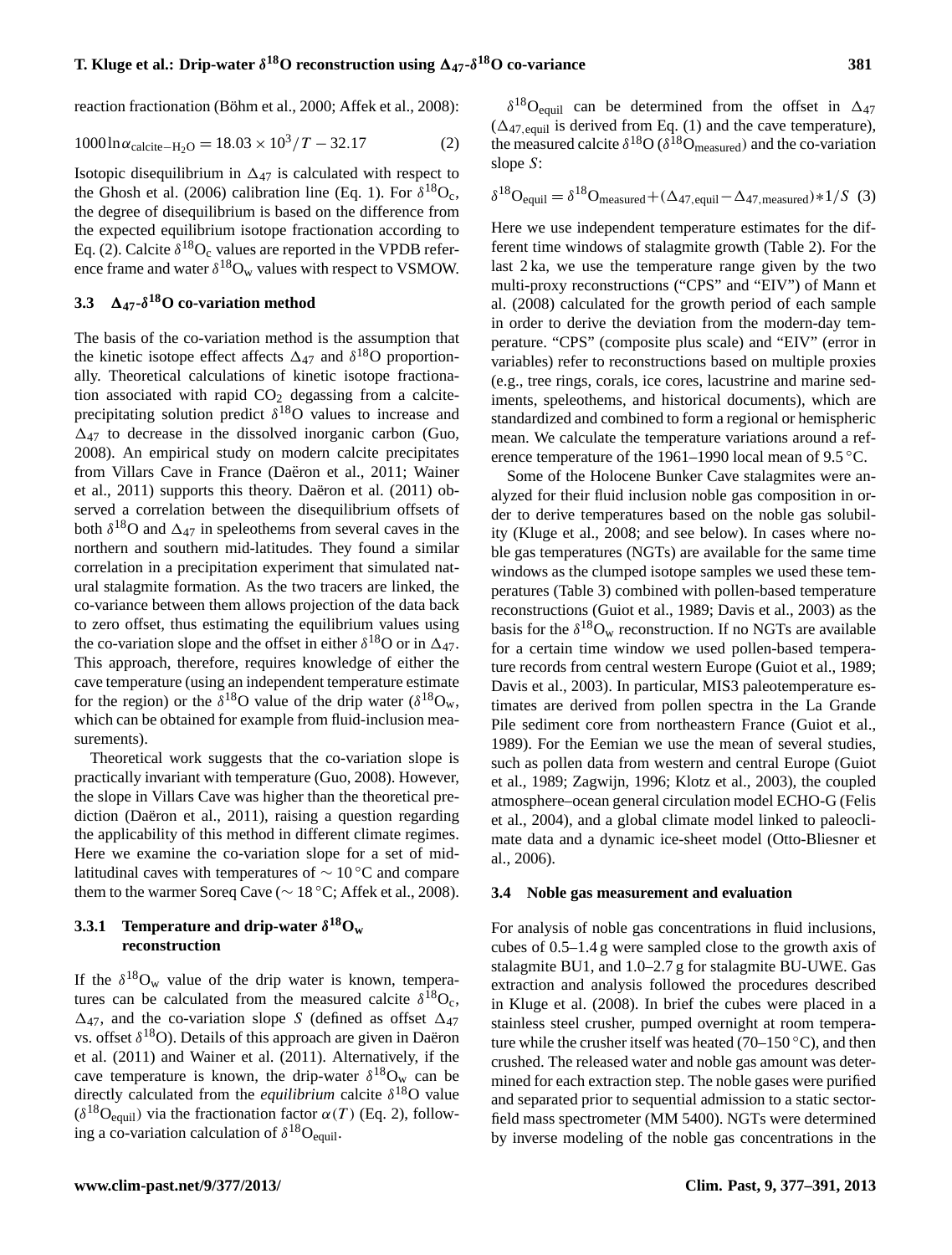**Table 3.** Noble gas temperatures in stalagmites BU-UWE (Kluge et al., 2008) and BU1. The temperatures (NGT<sub>corr</sub>) have been corrected using a constant offset by comparison with the multi-proxy temperature reconstruction of Mann et al. (2008). Noble gas concentrations and evaluation parameters are given in the Supplement. Mean 1 is the average value of BU1-B and BU1-C used for covariation reconstruction of sample BU1-5, mean 2 is the average of BU1-DI to BU1-G II used for BU1-8 and BU1-9.

| Sample         | Distance from top<br>(mm) | Age<br>(ka)   | $NGT_{corr}$<br>$(^{\circ}C)$ |
|----------------|---------------------------|---------------|-------------------------------|
| $BU1-A$        | 50                        | $0.6 \pm 0.3$ | $9.3 \pm 0.9$                 |
| BU1-B          | 220                       | $4.7 \pm 0.3$ | $9.3 \pm 1.2$                 |
| BU1-C          | 290                       | $4.9 \pm 0.3$ | $9.5 \pm 1.5$                 |
| Mean 1         | $220 - 290$               |               | $9.4 \pm 1.5$                 |
| BU1-DI         | 460                       | $6.8 \pm 0.6$ | $12.0 \pm 5.6$                |
| BU1-D II       | 460                       | $6.8 \pm 0.6$ | $11.7 \pm 1.4$                |
| BU1-E          | 490                       | $7.0 \pm 0.5$ | $10.1 \pm 1.7$                |
| $BUI-F$        | 510                       | $7.3 \pm 0.2$ | $11.2 \pm 1.2$                |
| BU1-G I        | 550                       | $7.5 \pm 0.3$ | $12.2 \pm 2.3$                |
| <b>BULGII</b>  | 550                       | $7.5 \pm 0.3$ | $9.7 \pm 1.0$                 |
| Mean 2         | $460 - 550$               |               | $11.1 \pm 1.0$                |
| <b>BU-UWE</b>  |                           |               |                               |
| Early Holocene |                           | $11 - 12$     | $5.1 \pm 0.9$                 |

inclusion water, using the method introduced by Aeschbach-Hertig et al. (1999). This calculation uses the temperaturedependence of the noble gas solubility with higher noble gas concentrations at lower temperatures and accounts for air from air-filled inclusions (details in the Supplement).

NGTs are reproducible to  $\pm 1.3$ °C for BU1 and to  $\pm 0.7$  °C for the early Holocene part of BU-UWE, but all show consistently lower temperatures compared to the 1961- 1990 reference (Kluge et al., 2008). There are several possible causes for offsets in speleothem fluid-inclusion noble gas concentrations (Scheidegger et al., 2010, 2011). The offsets in the Holocene and early Holocene NGTs are likely due to an analytical artifact and are unrelated to environmental influences (see Supplement Sect. A2). We therefore assume for a first-order correction that the offset in stalagmites BU1 and BU-UWE was constant over time. By comparing the NGTs for the last 2 ka to the independently reconstructed late Holocene temperatures (Mann et al., 2008) and anchoring them to the regional 1961–1990 temperature reference, we derive an offset of the NGTs of  $2.2 \pm 0.5$  °C. All NGTs were corrected using this constant offset. The resulting Holocene mean NGT is  $10.1 \pm 1.4$  °C, in agreement with the modern-day air temperature (9.5 ◦C during 1961–1990 and the more recent value of 10.5 ◦C during 1988–2007). Early Holocene average NGTs (5.1  $\pm$  0.9 °C) seem relatively low; however, pollen and chironomid studies generally support regionally lower temperatures. The early Holocene from 10–12 ka was found to be cooler than the rest of the Holocene by

∼ 1 ◦C (summer temperature in the European Alps, Heiri et al., 2004) to 5 ◦C (central western Europe; Guiot et al., 1989; Davis et al., 2003).

### **3.5 Error analysis**

Uncertainties in the reconstructed drip-water  $\delta^{18}O_w$  values arise from analytical errors in  $\Delta_{47}$  and  $\delta^{18}$ O, the estimated temperatures, the co-variation slope, and the equilibrium  $\Delta_{47}$ -T and  $\delta^{18}$ O-T calibration relationship. For calculating the drip-water  $\delta^{18}O_w$  values, the analytical errors in  $\Delta_{47}$  and  $\delta^{18}$ O were propagated together with the uncertainty in the temperatures and in the co-variation slope using Gaussian error propagation. In case of the NGTs, the uncertainty based on measurement and inverse modeling of the noble gas concentrations together with the uncertainty in the offset correction was used. For paleotemperatures obtained from literature data the uncertainty at a certain time interval reflects the temperature range of all considered studies. The temperature uncertainty was taken into account in the conversion of calcite  $\delta^{18}O_c$  into the corresponding drip-water  $\delta^{18}O_w$ . The uncertainty of the equilibrium  $\Delta_{47}$ -T relationship has not been included.

#### **4 Results**

#### **4.1 Clumped isotope thermometry**

The  $\Delta_{47}$  values of the modern calcite deposits (n = 15, Table 1) are between 0.638 and 0.689 ‰, averaging  $0.666 \pm 0.014\%$  (1 $\sigma$ ), those of the Holocene stalagmite samples ( $n = 18$ , Table 2) between 0.659 and 0.705 ‰ with a mean value of  $0.678 \pm 0.011$  ‰ (1 $\sigma$ ). The  $\Delta_{47}$  values of the early Holocene samples ( $n = 5$ ,  $\sim 11$  ka) range from 0.663 and 0.674 ‰, those of the MIS3 samples ( $n = 3, \sim 53$  ka) are between 0.692 and 0.702 ‰, and those of the Eemian samples ( $n = 4$ , 120–130 ka) are between 0.662 and 0.676 ‰. The expected equilibrium  $\Delta_{47}$  values are all significantly higher:  $0.708 - 0.729$ % for the Holocene and the Eemian  $(7.9-12.1 \degree C)$ , 0.726–0.768 ‰ for the early Holocene samples (1.0–8.5 ◦C), and 0.740–0.768 ‰ for the MIS3 samples  $(1-6 °C)$ .

Temperatures derived from the equilibrium  $\Delta_{47}$  calibration are thus too high at all growth periods due to the  $\Delta_{47}$ values being too low. The deviation in temperature spans a large range of values in Holocene and modern samples (4–  $16\,^{\circ}\text{C}$ ), reflecting variations in the degree of kinetic isotope fractionation (Kluge and Affek, 2012).

#### **4.2 Calcite oxygen isotope composition**

Calcite  $\delta^{18}O_c$  values vary between –6.4 and –4.7‰ and show for all modern and Holocene speleothems elevated  $\delta^{18}O_c$  values (+0.3 to +1.6‰) compared to the values expected for equilibrium precipitation at the estimated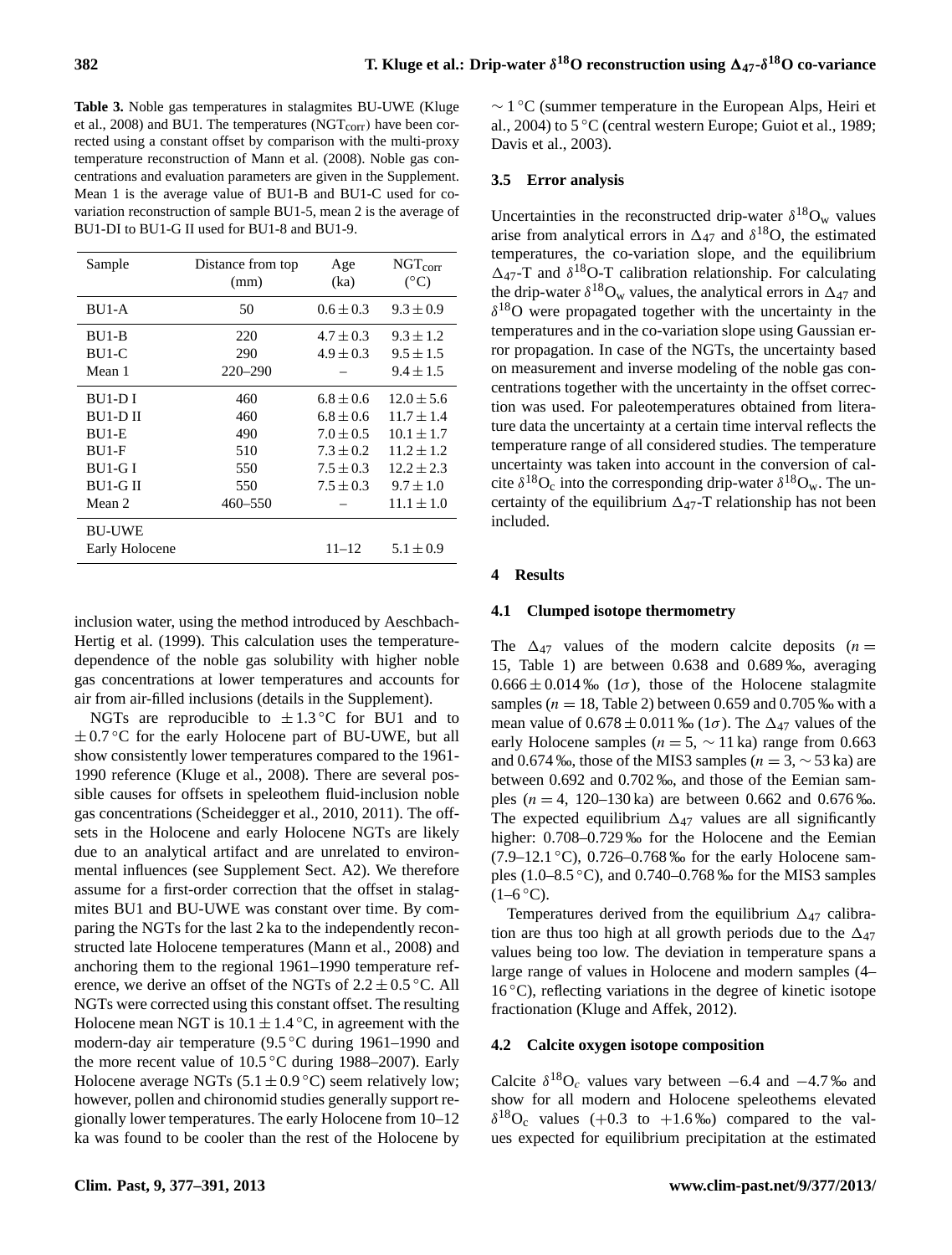temperature and the modern drip-water  $\delta^{18}O_w$  of  $-7.9$ %. The enrichment in the modern speleothems is  $+0.9 \pm 0.4$  ‰  $(n = 15)$ , ranging from  $+0.3$  ‰ to  $+1.4$  ‰. The enrichment in the Holocene stalagmites is similar, with values between  $+0.4\%$  to  $+1.6\%$ , averaging  $+1.0\pm0.3\%$  (n = 18).

# **4.3** 1**47-**δ **<sup>18</sup>O co-variation slope**

In order to account for kinetic isotope fractionation effects and to project the observations back to the equilibrium calcite  $\delta^{18}O_c$  values, the co-variance slope between the offsets in  $\delta^{18}$ O and  $\Delta_{47}$  is required. Guo (2008) used *ab initio* transition state theory to calculate co-variation slopes that vary between −0.017 and −0.026 (namely, 0.017 to 0.026 ‰ decrease in  $\Delta_{47}$  per 1 ‰ increase in  $\delta^{18}$ O, with the variability depending on the pathway of  $CO<sub>2</sub>$  degassing and only weakly on temperature). Empirical data, however, yield a higher sensitivity of  $\Delta_{47}$  with respect to  $\delta^{18}$ O, resulting in a steeper slope. Co-variance slopes of −0.04 and −0.06 were observed for speleothems from caves at mid-latitudes with temperatures between 4 and 13 °C (Daëron et al., 2011; Wainer et al., 2011). Clumped and oxygen isotope measurements in Bunker Cave yield similar results (Figs. 1 and 2). Calcite precipitated on watch glasses at  $11-12$  °C results in a slope of  $-0.055 \pm 0.002$  (n = 7), modern speleothems from adjacent caves yield  $-0.046 \pm 0.007$  ( $n = 8$ ), and the combined errorweighted fit of all modern speleothems results in a slope of  $-0.047 \pm 0.005$  (n = 15, Fig. 1). Holocene speleothem offsets, calculated assuming a constant temperature, and dripwater  $\delta^{18}O_w$  values that are identical to the modern values, follow the same  $\Delta_{47}$ - $\delta^{18}$ O co-variance as in modern cave calcite (Fig. 2). We therefore use the combined slope of all modern data as basis for the reconstruction of past  $\delta^{18}O_w$ . A temporal change of the co-variation slope is unlikely as the underlying process of  $CO<sub>2</sub>$  degassing from a super-saturated solution influences both tracers in a proportional way, which does not change with time, even if the extent of degassing may vary (affecting the offset amplitude in both tracers).

Results from Soreq Cave (Israel) suggest that the covariation slope might be independent of temperature. In this cave one modern stalagmite sample that grew at  $18\degree\text{C}$ yielded a slope of  $-0.057 \pm 0.067$  (Affek et al., 2008) – similar to the results of speleothems from mid-latitudes. As all Bunker Cave samples grew within a limited temperature range (similar to Villars Cave, France; Daëron et al., 2011; Wainer et al., 2011) we base our calculations on the slope determined from modern Bunker Cave speleothems (−0.047) and neglect the possible minor temperature dependence of the co-variation slope. In general, the reconstructed  $\delta^{18}O_w$ values are not sensitive to small variations in the slope (see sensitivity test below).



Fig. 1.  $\Delta_{47}$  offset versus  $\delta^{18}$ O offset in different sets of modern cave deposits. The thick line is a linear error-weighted fit through all modern calcites. It reflects the variable degree of kinetic isotope fractionation and assumes that  $\Delta_{47}$  and  $\delta^{18}$ O vary together in both  $CO<sub>2</sub>$  degassing and hydration/hydroxylation reaction. The insets depict separate fits of calcite precipitates on watch glasses from Bunker Cave (upper inset) and modern calcites from adjacent caves (lower inset) resulting in similar slopes (watch glasses:  $-0.055 \pm 0.002$ , modern deposits excluding watch glasses: −0.046 ± 0.007, all modern calcite precipitates: −0.047± 0.005). The origin is defined as the expected equilibrium for both  $\delta^{18}$ O and  $\Delta_{47}$ .

#### **4.4 Sensitivity of the co-variation slope**

Theoretical calculations suggest that the slope becomes steeper (more negative) at lower temperatures (Guo, 2008), albeit with a very weak temperature dependence of 0.0001/◦C. In order to investigate the influence of small variations in the co-variation slope on the resulting rainfall  $\delta^{18}O_w$ , a sensitivity analysis was performed using a slope of  $-0.047$  for a mean offset of 1‰ in calcite  $\delta^{18}O_c$  (Fig. 3). The offset of 1 ‰ in  $\delta^{18}O_c$  is a typical value for speleothems from numerous caves (McDermott et al., 2011) and is identical to the mean observed in Bunker Cave. A lower offset in calcite  $\delta^{18}O_c$  (dashed line in Fig. 3) reduces the sensitivity of the calculated drip-water  $\delta^{18}O_w$  on the co-variation slope, whereas a higher offset (dotted line) increases it.

We allow the co-variation slope to vary by  $\pm 0.005$  around the mean value of  $-0.047$ , resulting in deviations of less than 0.15 ‰ in the calculated  $\delta^{18}O_w$ . Significantly steeper slopes lead only to small changes in reconstructed  $\delta^{18}O_w$ , e.g., 0.2 ‰ at a slope of −0.057. Thus, the sensitivity analysis indicates that minor changes in the slope, as suggested by the weak temperature dependence inferred from theoretical calculations, have a negligible influence on the calculated drip-water  $\delta^{18}O_w$  values. Significantly lower slopes (such as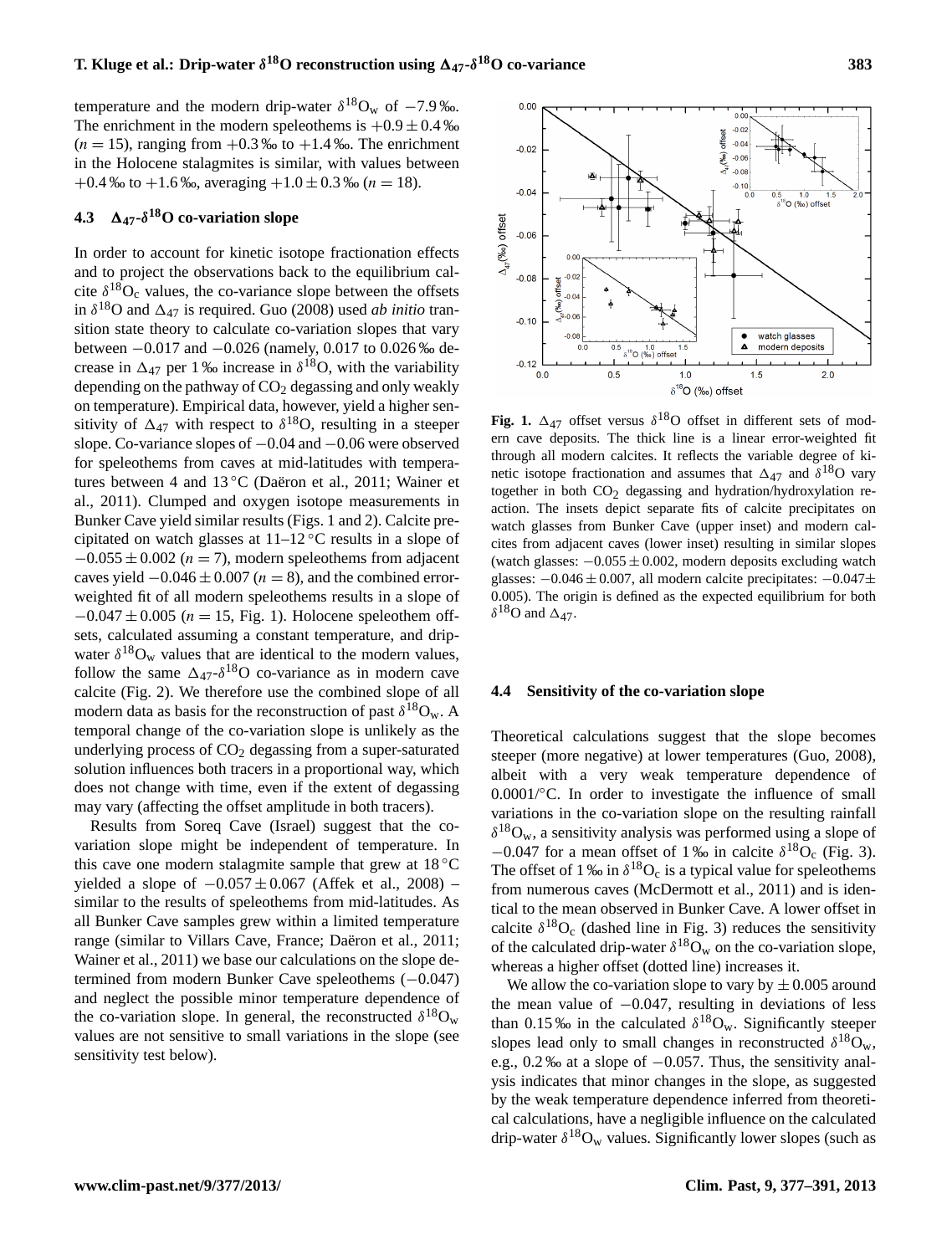

**Fig. 2.**  $\Delta_{47}$  versus  $\delta^{18}$ O offsets for Holocene stalagmites BU1 and BU4 as well as modern speleothems (adapted from Kluge and Affek, 2012). The offsets of the Holocene BU1 and BU4 samples were calculated for illustration purposes assuming a constant drip-water  $\delta^{18}$ O value of −7.9 ‰ and a constant temperature of 9.5 °C (8.5°C for BU4-9). The straight line is the slope obtained from a linear fit of modern calcite precipitates (Fig. 1). Deviations of BU1 and BU4 samples from this line are likely due to slight deviations of the actual climatic parameters from the assumption of a constant temperature and drip-water  $\delta^{18}O$  value (see Supplement Sect. A3).

−0.03), on the other hand, would result in higher sensitivity of  $\delta^{18}O_w$  to the uncertainty in the slope.

### **4.5 Drip-water** δ **<sup>18</sup>O<sup>w</sup> reconstruction using independent temperature estimates**

Drip-water  $\delta^{18}O_w$  values are estimated using Eq. (3), a covariation slope of −0.047, and paleotemperatures from independent studies (Table 2). The reconstructed drip-water  $\delta^{18}$ O<sub>w</sub> varies between −6.9 and −9.9‰ (Tables 1, 2). The lowest values are found in the early Holocene with a mean value of  $-9.7 \pm 0.2$  ‰ ( $n = 5$ ), the highest values are observed in the mid-Holocene (5–8 ka) with a mean value of  $-7.2 \pm 0.3$  ‰ ( $n = 5$ ), and in the Eemian with a mean of  $-7.6 \pm 0.2\%$  (n = 4). Holocene values, averaging  $-7.5 \pm 0.4$  ‰ ( $n = 18$ ), are close to the mean drip-water  $\delta^{18}O_w$  value of  $-7.9 \pm 0.3$  ‰ (Fig. 4). Despite the similarity of the Holocene mean to the modern value, a trend of decreasing drip-water  $\delta^{18}O_w$  values is observed from the mid-Holocene towards today (Fig. 4). This trend is interrupted by increased variability in the last 2 ka. MIS3 values with an average of  $-8.6 \pm 0.4$  ‰ ( $n = 3$ ) are intermediate between the more negative values observed at the beginning of the Holocene at 11 ka and the higher values for the climatic optimum periods (mid-Holocene at 5–8 ka and the Eemian). Typical uncertainties in the calculated drip-water  $\delta^{18}O_w$  values are 0.3–0.4 ‰.



**Fig. 3.** Sensitivity analysis of the drip-water  $\delta^{18}O_w$  values (calculated via the co-variation method) on the co-variation slope. The reference point is a slope of −0.047 (arrow on the bottom) and a drip-water value of −7.9 ‰, as observed for the modern deposits and the drip water of Bunker Cave. The dotted horizontal lines indicate a  $\pm 0.3$  ‰ uncertainty range in the drip water around this reference value. The thick line refers to a sample that is 1 ‰ offset in calcite  $\delta^{18}O_c$  from equilibrium. Lower (dashed line) and higher offsets (short dashed line) are also given for comparison. The inset shows the details around the reference slope value.

#### **5 Interpretation and discussion**

All stalagmite  $\Delta_{47}$  values clearly plot below the equilibrium  $\Delta_{47}$ -T relationship, indicating that they are all affected by disequilibrium effects. This is supported by the calcite  $\delta^{18}O_c$  data showing higher values than expected at isotopic equilibrium. In contrast to early assumptions (Affek et al., 2008) the extent of kinetic offset cannot be assumed a priori to be constant; at least in some caves it varies spatially and possibly also temporally (in Bunker Cave,  $\Delta_{47}$  values vary by ∼ 0.04 ‰ in two Holocene stalagmites; Kluge and Affek, 2012). There are three parameters that affect calcite  $\delta^{18}O_c$  values: drip-water  $\delta^{18}O_w$ , cave temperature, and the degree of disequilibrium – making it impossible to determine both paleotemperatures and drip-water  $\delta^{18}O_w$  directly from speleothem calcite  $\delta^{18}O_c$ . The co-variation between  $\Delta_{47}$  and  $\delta^{18}$ O provides the possibility to quantify the kinetic offset in order to calculate  $\delta^{18}O_w$ .

### **5.1** Co-variation reconstruction of drip-water  $\delta^{18}$ O<sub>w</sub> **values**

In order to test the applicability of the co-variation method for drip-water reconstruction in Bunker Cave we focus first on the modern calcite precipitates. We divide the modern calcites into two subsets, whereof one is used to calculate the co-variation slope, which is then applied to the second group as a test. Calculated drip-water  $\delta^{18}O_w$  values are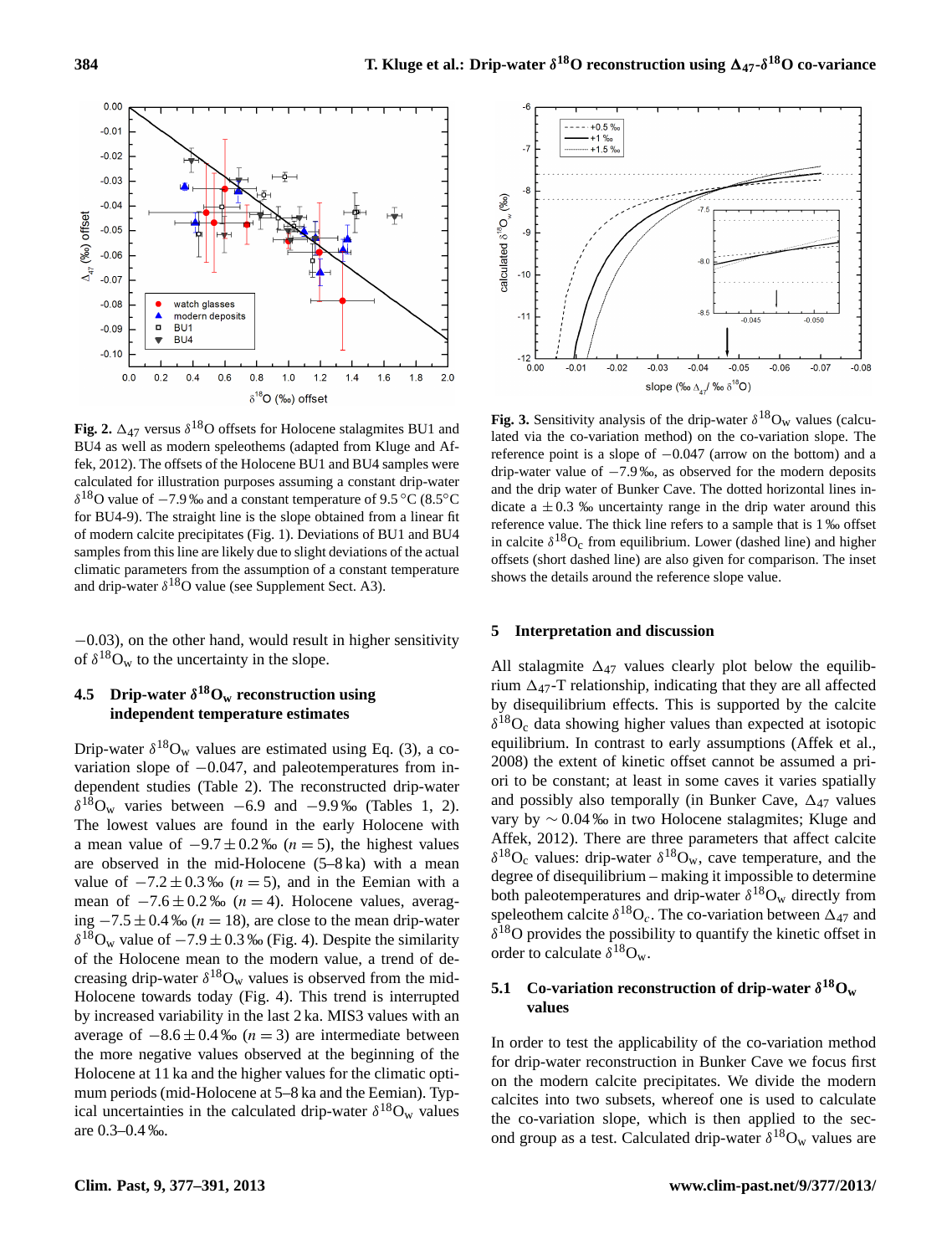

**Fig. 4.** Reconstructed drip-water  $\delta^{18}O_w$  values of samples from stalagmites BU1, BU2, BU4 and BU-UWE **(B)** and the independent temperature estimates used **(A)**. The dashed line indicates the mean modern drip-water  $\delta^{18}O_w$  value of  $-7.9$  ‰; the thick black line is a three-point smoothing of the Holocene data. Water  $\delta^{18}O_w$  values from Lake Ammersee (**C**, left axis, grey line; von Grafenstein et al., 1999) and ice-core  $\delta^{18}$ O data from Greenland (C, right axis, black line; NGRIP members, 2004) are shown for comparison. Note the different scales on the y-axis and the break in the x-axis scale. See Supplement for detailed information on the water  $\delta^{18}O_w$  values (Fig. S2).

 $-7.7 \pm 0.2$  ‰ (n = 7) for the Bunker Cave calcite grown on watch glasses based on the slope of other modern precipitates (−0.046), and  $-7.6 \pm 0.2$  ‰ (n = 8) for the modern calcites from Bunker Cave, B7 Cave, Dechen Cave and Hüttenbläserschacht Cave if we use the slope calculated from the watch glass calcite  $(-0.055)$ . Both values agree with the mean value of modern drip water of  $-7.9 \pm 0.3$  ‰. The agreement of the co-variation  $\delta^{18}O_w$  values in both subsets is remarkable since the kinetic isotope fractionation in the modern speleothems is highly variable (Fig. 1), with offsets in  $\delta^{18}O_c$  ranging from 0.3 to 1.4 ‰ and with corresponding  $\Delta_{47}$  offsets of  $-0.032$  to  $-0.075$  ‰. The good agreement between measured and calculated drip-water values in modern speleothems implies that the co-variation method is applicable for the Bunker Cave system; we therefore follow the approach of Wainer et al. (2011) in applying it to older speleothems, assuming the co-variance slope to be constant over time.

The reconstructed Holocene drip-water  $\delta^{18}O_w$  values vary between −6.7 and −8.3 ‰ with an evolution that can be divided in two phases: a trend towards lower values from ∼ 7.5 to 2 ka, and a rather variable phase during the last 2 ka with significant fluctuations (Table 2, Fig. 4).

# **5.1.1** Late Holocene drip-water  $\delta^{18}O_w$  values

Most samples from the last 2 ka (Fig. 4) show  $\delta^{18}O_w$  values that are close to the mean  $\delta^{18}O_w$  value of recent drip water  $(-7.9 \pm 0.3 \%)$ . Two periods stand out with drip-water  $\delta^{18}O_w$  that are either more positive at 0.9 ka (-7.0 ± 0.1 ‰) or more negative at 1.2–1.3 ka (−8.3 ± 0.1 ‰,  $n = 2$ ) relative to today. Due to the limited number of data points we do not attempt to interpret this part of the drip-water  $\delta^{18}O_w$  record, although high resolution data at this time period may reveal an interesting signal. Other records such as the rainfall  $\delta^{18}O_w$ reconstruction from Lake Ammersee (450 km SE of Bunker Cave; von Grafenstein et al., 1999) show a variability of 1 ‰ during the last 2 ka, consistent with our observations (Fig. 4).

# **5.1.2 Holocene drip-water**  $\delta^{18}$ **O**<sub>**w**</sub> **values**

During the Holocene a general trend towards lower dripwater  $\delta^{18}O_w$  values is observed from 7.5 ka (-7.3 ‰) to the last 2 ka (−7.8 ‰; Fig. 4). This trend follows the summer insolation at high northern latitudes (65◦N) that has been decreasing since its maximum at 9–10 ka. This trend is similar to that observed in the NGRIP ice-core  $\delta^{18}O$  (NGRIP members, 2004), which is most enriched at about 8 ka and decreases by ∼ 0.6 ‰ until 2 ka (Fig. 4). Although Greenland is rather distant from western Germany, the similarity in rainfall (or drip-water)  $\delta^{18}O_w$  trends may be related to a common cause such as changes in insolation or major atmospheric circulation patterns (Wanner et al., 2008).

During the Holocene Climatic Optimum (∼ 6–8 ka), when insolation was close to its maximum, higher paleotemperatures were observed in several proxy records in central and northern Europe (Seppä and Birks, 2001; Verschuren et al., 2004) and the Norwegian Sea (Calvo et al., 2002). Noble gas temperatures from stalagmite BU1 (Table 3) are higher during this time period compared to the rest of the Holocene. This temperature difference can explain at least part of the observed trend in the drip-water  $\delta^{18}O_w$  values, reflecting the temperature dependence of rainfall  $\delta^{18}O_w$  in mid and high latitudes being enriched in <sup>18</sup>O at higher temperatures (Rozanski et al., 1993).

The  $\delta^{18}O_w$  evolution derived from the Bunker Cave stalagmites is consistent with an independent water  $\delta^{18}O_w$  record based on ostracods from Lake Ammersee in southern Germany (von Grafenstein et al., 1999) which also shows a decrease by 0.4 ‰ from 6–8 ka towards the late Holocene (Fig. 4 and Supplement Sect. S2).

### **5.1.3** Drip-water  $\delta^{18}O_w$  values in the early Holocene **and MIS3**

Drip-water  $\delta^{18}O_w$  values in the early Holocene (~11 ka) are the lowest of the whole record  $(-9.7 \pm 0.2 \text{ %}$ ,  $n = 5$ , Fig. 4), ca. 2.2 ‰ lower than the Holocene mean value. Also, the MIS3 stalagmites ( $\sim$  53 ka) yield low  $\delta^{18}$ O<sub>w</sub> values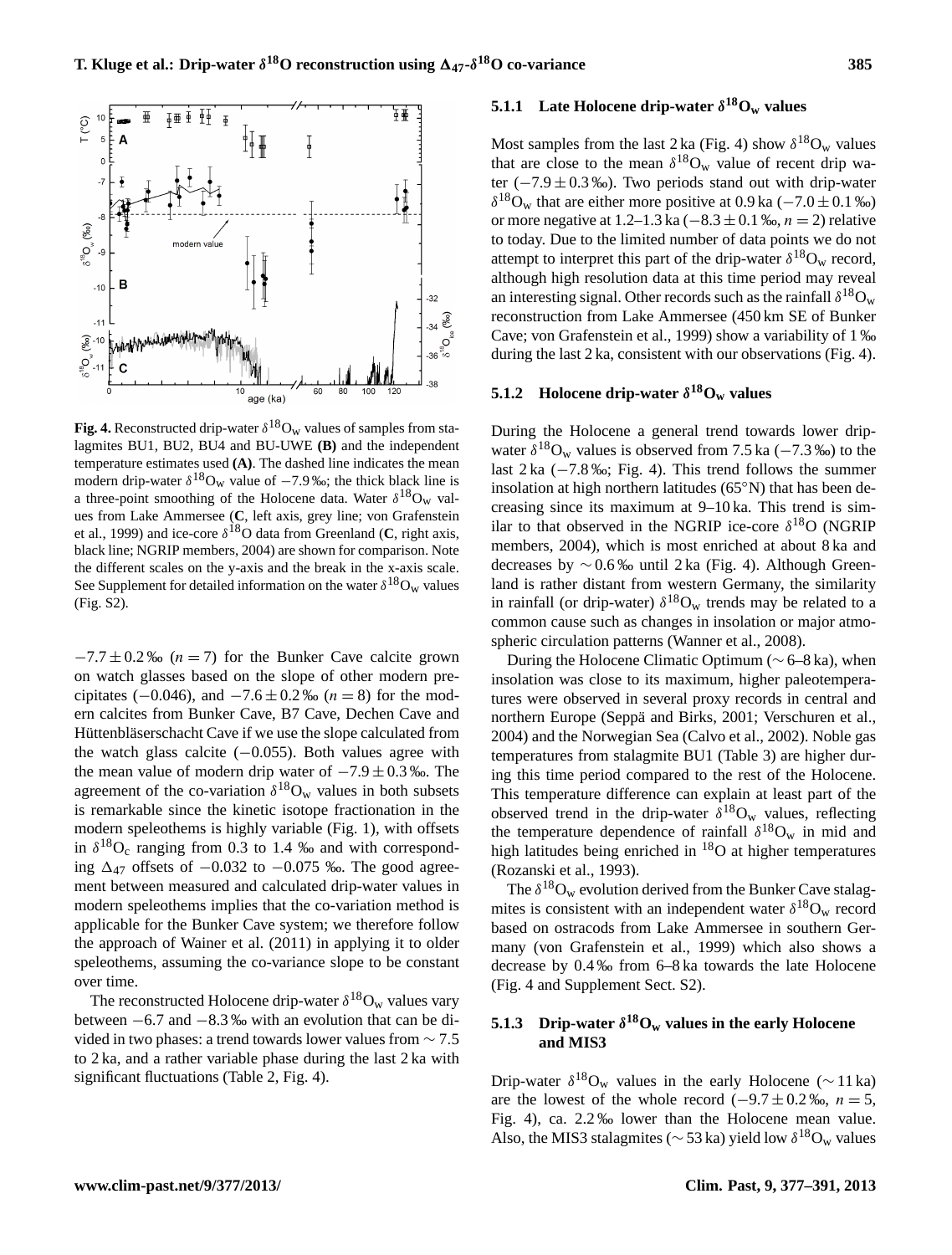of  $-8.6 \pm 0.4$  ‰ ( $n = 3$ ). Even lower values may be expected during peak glacial periods such as MIS2 and the Last Glacial Maximum (LGM), but unfortunately no stalagmites from these periods are available from Bunker Cave, probably as a result of freezing bedrock temperatures.

Our observations of very negative early Holocene and MIS3  $\delta^{18}O_w$  values are consistent with several independent reconstructions of rainfall  $\delta^{18} \text{O}_w$  in the region, including lake sediments, tooth enamel, and fossil groundwater. Lake water  $\delta^{18}O_w$  values reconstructed from Lake Ammersee sediment are lower by up to 4.7 ‰ at the end of the last glacial (15.5 ka) relative to the Holocene, and by 3.1 ‰ during the Younger Dryas at ∼ 12 ka (von Grafenstein et al., 1999), with early Holocene  $\delta^{18}O_w$  values moderately low (up to 1 ‰ depletion at 11 ka). Mammoth tooth enamel independently confirms our  $\delta^{18}O_w$  estimate of  $-8.6\%$  during MIS3. The enamelbased estimates of mid- to late Weichselian (52–24 ka) rainfall  $\delta^{18}O_w$  values are  $-9$  to  $-10\%$  for the Bunker Cave region (Arppe and Karhu, 2010), or  $-8.4$  to  $-10.1$  ‰ for the German Rhine River area (Tütken et al., 2008). Glacial paleogroundwater  $\delta^{18}O_w$  values in western and central Europe are about 1–1.5 ‰ more negative than modern infiltration (Loosli et al., 2001) with maximum differences between present-day and late Pleistocene (20–40 ka) groundwater  $\delta^{18}O_w$  values of 2.5–3‰ (Darling, 2004). The negative drip-water  $\delta^{18}O_w$  values that we observe for MIS3 Bunker Cave stalagmites are thus well within the range of groundwater data. The drip-water  $\delta^{18}O_w$  variation reconstructed from the early Holocene stalagmites is slightly more pronounced than in the Lake Ammersee record (von Grafenstein et al., 1999), but of similar magnitude as found in paleogroundwater from southern Germany (Darling, 2004).

Relatively low continental rainfall  $\delta^{18}O_w$  values despite elevated ocean water  $\delta^{18}O_w$  values may be explained by a steeper sea-to-land temperature gradient with a larger continental glacial to interglacial temperature amplitude than at the sea surface. Temperatures in the Atlantic were on average lower by  $2.6 \pm 2.0$  °C during the LGM compared to the Holocene (60 ° N–60° S, MARGO project members, 2009). In contrast, temperatures in central Europe were lower by more than 9 °C (Blaser et al., 2010; Varsány et al., 2011).

Another indication for a steeper gradient comes from a stalagmite-based study (McDermott et al., 2011) that observed a significant increase in the longitudinal isotopic gradient within Europe during the early Holocene as compared to the late Holocene. The distance from the Irish coast to Bunker Cave is roughly 15° longitude. Using the gradients of McDermott et al. (2011) as a guide, we obtain a longitudinal difference in rainfall  $\delta^{18}O_w$  values of  $-3.3\%$  for the early Holocene  $(-0.22\% (° \text{ longitude})^{-1})$  and  $-1.8\%$ for the late Holocene ( $-0.12\%$  (° longitude)<sup>-1</sup>). This difference of about 1.5 ‰ is comparable to the relative drip-water  $\delta^{18}O_w$  change of 2.2  $\pm$  0.5 ‰ between these two periods in the Bunker Cave record.

# **5.1.4** Drip-water  $\delta^{18}O_w$  values in the Eemian

The temperature inferred for the Eemian  $(9.5-12 \degree C)$  is slightly higher than the 1961–1990 reference value. Using this temperature range for the  $\Delta_{47}$ - $\delta^{18}$ O co-variation approach yields Eemian drip-water  $\delta^{18}$ O<sub>w</sub> values (-7.2 to −7.7 ‰; Fig. 4) that are within the range of the Holocene values. The mean Eemian drip-water  $\delta^{18}O_w$  value of  $-7.6 \pm 0.2$  ‰ ( $n = 4$ ) is indistinguishable from the Holocene mean  $(-7.5 \pm 0.4 \%)$  and close to the values from the ongoing cave monitoring  $(-7.9 \pm 0.3 \degree \omega)$ . Therefore, the hydrological conditions during the Eemian were probably similar to those of the Holocene.

### **5.2 Temporal drip-water** δ **<sup>18</sup>Ow-temperature relationship**

The pioneering studies of Dansgaard (1953), Epstein and Mayeda (1953) and Friedman (1953) examined oxygen isotopes in rain and snow, showing a temperature dependence of  $\delta^{18}$ O<sub>w</sub> values in precipitation water. Following these studies,  $\delta^{18}O_w$ -T relationships based on spatial patterns were used for paleoclimatic reconstruction. Applying the modern  $\delta^{18}O_w$ -T relationship to the past relies on the assumption that spatial patterns can be transcribed into temporal changes; this, however, is uncertain. For example, borehole temperatures from Greenland indicate that the  $\delta^{18}O_w$ -T relationship was much weaker during the glacial  $(0.30\%°C^{-1})$  compared to the modern relationship (0.67‰ °C<sup>-1</sup>; Johnsen et al., 1992) resulting in an underestimated temperature variability (Cuffey et al., 1995; Dahl-Jensen et al., 1998). Furthermore,  $\delta^{18}O_{w}$ -T relationships determined from seasonal data of single stations may deviate from the spatial relationship (Rozanski et al., 1992) and complicate its general application.

The  $\Delta_{47}$ - $\delta^{18}$ O co-variation method in speleothems offers a new possibility for the reconstruction of drip-water  $\delta^{18}O_w$ values and enables an investigation of its temporal relationship with temperature. Our study, however, is limited due to relatively large uncertainties in the temperature estimates. The comparison of reconstructed  $\delta^{18}O_w$ -T relationships with other studies provides an additional test for the co-variation method and shows the prospect of this application.

For a quantitative interpretation of the drip-water  $\delta^{18}O_w$ values prior to the Holocene, the ice-volume effect on the seawater  $\delta^{18}O_w$  values and therefore the rainfall vapor source has to be taken into account. At times of maximum ice extent, such as during the LGM, seawater was enriched by  $1.0 \pm 0.1$  ‰ (Schrag et al., 2002), during MIS3 by 0.5–0.8 ‰ (Sowers et al., 1993), by 0.4 ‰ in the Younger Dryas (Arppe and Karhu, 2010), and by 0–0.4 ‰ in the early Holocene. The relative depletion in early Holocene and MIS3 rainfall, as reflected in Bunker Cave drip water, with respect to later parts of the Holocene is therefore even larger when considering the more enriched water vapor source during these time periods, resulting in a larger effective discrimination against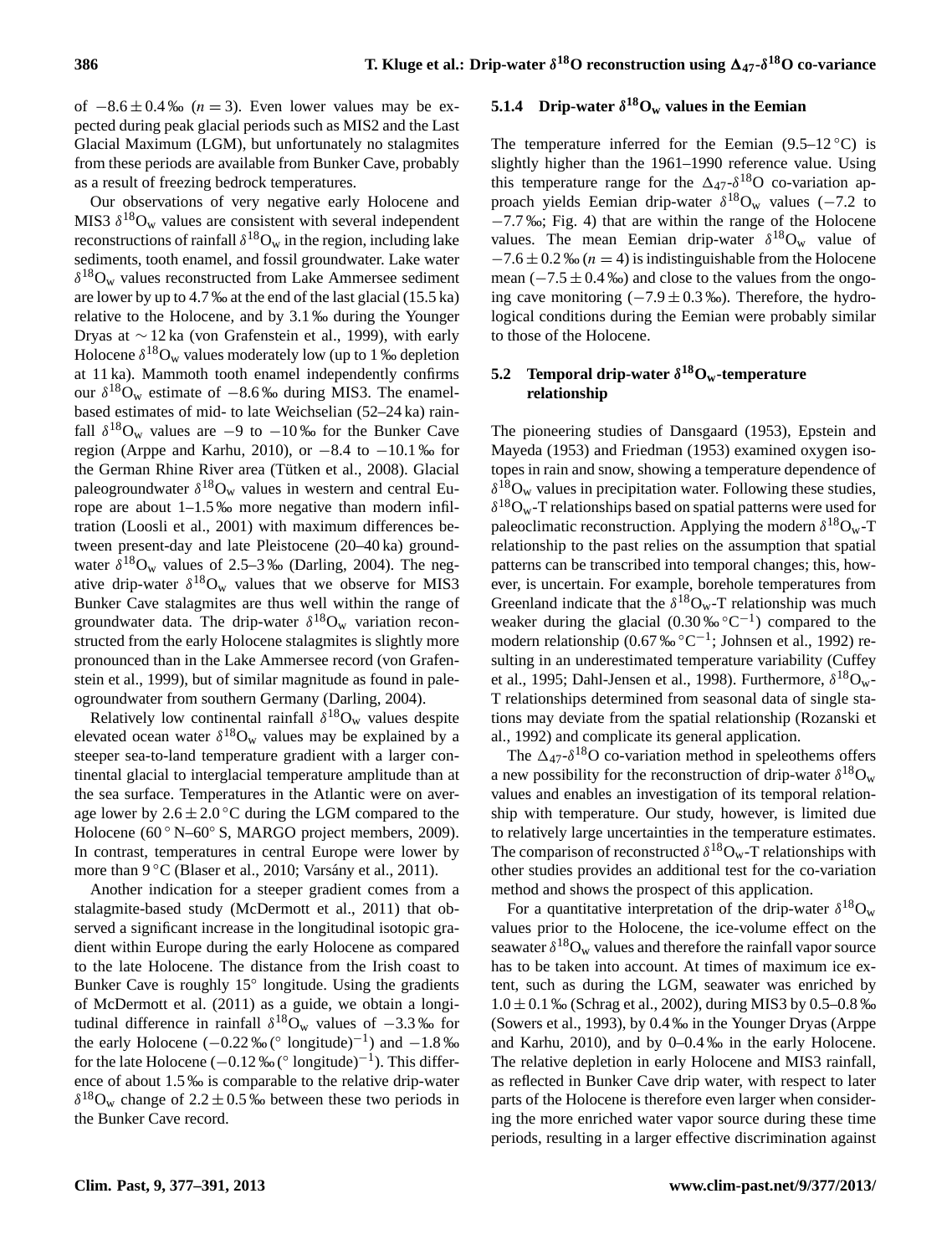

**Fig. 5.** Reconstructed drip-water  $\delta^{18}O_w$  values based on the covariation method (black circles, left axis) for stalagmites BU1 and BU4. The thick black line is a moving three-point average of the  $\delta^{18}O_w$  values. The typical uncertainty of a single data point is 0.3 ‰. Calcite  $\delta^{18}O_c$  values (grey, right axis) of stalagmite BU4 (adapted from Fohlmeister et al., 2012) and its 100-point moving average (dashed grey line) are given for comparison. The differences between both curves are attributed to changes in both temperature and kinetic isotope fractionation (given in the inset as the measured  $\Delta_{47}$  offsets of stalagmite BU4, adapted from Kluge and Affek, 2012).

<sup>18</sup>O in western Germany rainfall in the early Holocene and MIS3.

Within the Holocene we compare the temperature and drip-water  $\delta^{18}O_w$  values of the Holocene Climatic Optimum at 7–8 ka (10.4  $\pm$  1.7 °C,  $-7.3 \pm 0.4$  ‰) to the late Holocene at 0–2 ka  $(9.3 \pm 0.4 \degree C, -7.8 \pm 0.4 \degree \degree o)$ , yielding a  $\delta^{18}O_w$ -T slope of  $0.4 \pm 0.5\% \degree C^{-1}$ . We obtain similar values when we compare the early Holocene at 11 ka to modern values  $(0.3 \pm 0.1\% \,^{\circ} \text{C}^{-1})$ , using an early Holocene ice-volume correction of  $0.2 \pm 0.2$ %). Based on the differences between MIS3 (ice-volume correction  $0.65 \pm 0.15\%$ ) and modernday temperature and drip-water  $\delta^{18}O_w$  values, the  $\delta^{18}O_w$ -T slope is slightly lower  $(0.2 \pm 0.1 \% \degree C^{-1})$ . The large uncertainties are due to the small range of temperatures (particularly within the Holocene) and therefore preclude a more detailed interpretation. The  $\delta^{18}O_w$ -T slope derived for the period MIS3 modern is less steep than for the modern spatial slope observed in European rainfall  $(0.58\%°^{\circ}C^{-1})$ , but is consistent with results obtained from paleogroundwater, using noble gas recharge temperatures and water  $\delta^{18}O_w$ . For example, Varsány et al. (2011) estimated a slope of  $0.38\% \,^{\circ}C^{-1}$  for Hungary – similar to a European mean value for paleogroundwater of  $0.35\% \,^{\circ}C^{-1}$  (Loosli et al., 2001). The groundwater studies provide robust information on the recharge temperature, but have limited resolution due to the signal dispersion in the aquifer. The application of the co-variation method to speleothems may provide temporally well-resolved information about the evolu-

tion of drip-water and rainfall  $\delta^{18}O_w$  values. Sufficient sampling of stalagmites of similar ages will reduce the uncertainties and eventually enable a precise temporal assessment of the  $\delta^{18}O_w$ -T relationship.

### **5.3** Variability in water  $\delta^{18}$ O<sub>w</sub> versus speleothem calcite  $\delta^{18}$ **Oc**

The  $\delta^{18}O_c$  signature of speleothem calcite is influenced by external climatic parameters and internal factors associated with kinetic isotope fractionation during degassing of  $CO<sub>2</sub>$  from the precipitating solution (Scholz et al., 2009; Mühlinghaus et al., 2009; Dreybrodt and Scholz, 2011). As the degree of kinetic isotope fractionation can vary during speleothem growth (Kluge and Affek, 2012), it is impossible to determine reliable climate parameters based on a single stalagmite, and non-equilibrium processes should be constrained via comparison of several time-overlapping stalagmites by way of replication test (Dorale and Liu, 2009). Whereas isotopic disequilibrium is easily identified in clumped isotopes, it is important to account for its effects also in the interpretation of  $\delta^{18}O_c$  values. Even if only the relative variability of the  $\delta^{18}O_c$  signal is interpreted, the changing degree of isotopic disequilibrium may affect the signal. Large fluctuations, on the order of several per mil (such as typically observed during deglaciations or during the transitions between stadials and interstadials), are large enough so that subtle variability around the  $\sim$  1‰ disequilibrium offset are likely insignificant. Smaller variations, on the other hand, must be interpreted with caution as they may reflect changes in the degree of kinetic isotope fractionation, possibly following changes in the soil-to-cave  $CO<sub>2</sub>$  concentration gradient (Mühlinghaus et al., 2009; Kluge and Affek, 2012), instead of real drip-water  $\delta^{18}O_w$  variability.

The Holocene stalagmites from the Bunker Cave region provide an example of the importance of accounting for variability in the kinetic isotope fractionation. Stalagmite B7-7 from B7 Cave (Niggemann et al., 2003a) and stalagmite AH1 from Atta Cave (Niggemann et al., 2003b) show a trend of decreasing calcite  $\delta^{18}O_c$  values from the mid-Holocene towards the present with an amplitude of 0.5–0.7 ‰. The amplitude observed in these records is comparable to that of the drip-water composition we derived from stalagmites BU1 and BU4 using the co-variation method. However, this trend in calcite  $\delta^{18}O_c$  values is not always observed in other stalagmites from the same region and time periods. For instance, stalagmite B7-5 from B7 Cave (Niggemann et al., 2003a) and stalagmites BU4 (Fig. 5) and BU1 (Fohlmeister et al., 2012) from Bunker Cave exhibit no long-term trend. This discrepancy probably reflects variations in the degree of kinetic isotope fractionation in these stalagmites. For example, stalagmite BU4 is affected by a variable degree of kinetic isotope fractionation (Kluge and Affek, 2012) with a reduced offset in the mid-Holocene compared to the late Holocene, corresponding to a shift in  $\delta^{18}O_c$  of 0.3–0.5 ‰ (see inset in Fig. 5).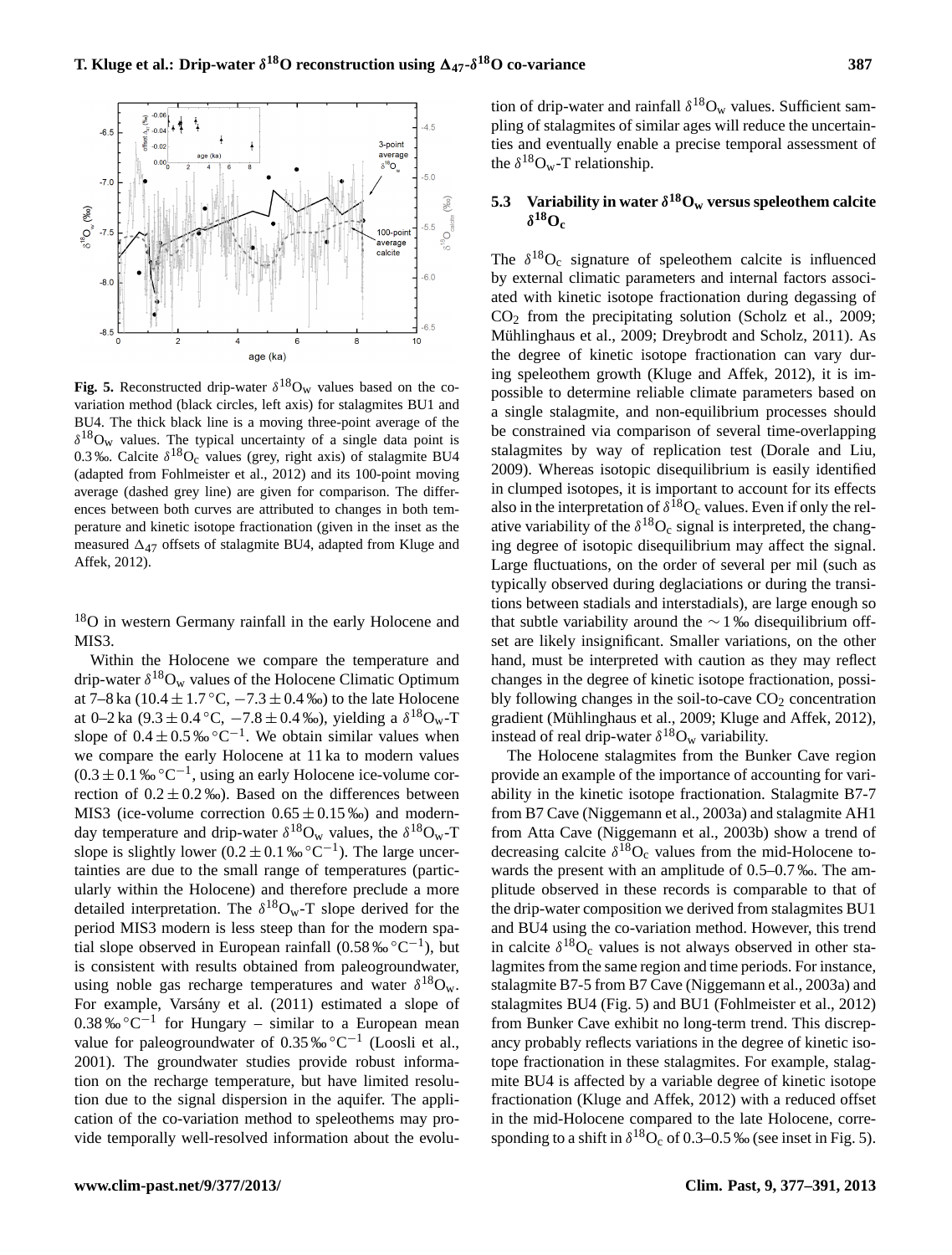co-variation slope of  $-0.047$  ‰ offset in  $\Delta_{47}$  per 1 ‰ offset in  $\delta^{18}$ O. Although comparable slopes were observed in other mid-latitudinal caves and only a small temperaturedependence was inferred in theoretical models, the slope may vary among cave systems and should be assessed using modern in situ precipitated calcite. Note, however, that the reconstructed  $\delta^{18}O_w$  is only weakly sensitive to the exact slope

In this study we reconstruct past drip-water  $\delta^{18}O_w$  values for Bunker Cave (Germany) using independent temperature estimates. Although the stalagmites generally dif-

Changes in the isotopic disequilibrium can mask subtle climatic signals or create variability in calcite  $\delta^{18}O_c$  values that does not exist in the drip water and does not reflect climatic variability. The co-variation method enables extraction of the actual drip-water signals in both cases.

#### **5.4 Potential and limitations of the co-variation method**

The co-variation method is only weakly sensitive to the exact value of the co-variation slope and, therefore, to the potential influence of temperature on the slope. Theoretical calculations suggest the co-variation slope to be almost invariant with temperature (Guo, 2008), although the precise determination of the slope is strongly influenced by the uncertainties in the expected equilibrium values (i.e., on the estimates of either temperature or drip-water  $\delta^{18}O_w$ ). Our sensitivity analysis (see Sect. 4.4 and Fig. 3) shows this to be of only minor importance for the reconstruction of  $\delta^{18}O_w$  at the temperature range of speleothem growth  $(0-30\degree C)$ .

The accurate reconstruction of either paleotemperatures or past drip-water  $\delta^{18}O_w$  values via the co-variation method in speleothems requires the knowledge of one of these parameters. A  $\Delta_{47}$ - $\delta^{18}$ O kinetic isotope fractionation slope of −0.047, as observed here, implies that the uncertainty in temperature translates into a rather large uncertainty in the reconstructed drip-water  $\delta^{18}O_w$  values. For example, a temperature estimate that is  $1\,^{\circ}\mathrm{C}$  too high or too low results in an error of 0.30–0.35 ‰ of the calculated drip-water  $\delta^{18}O_w$ value.

The independent information required for the reconstruction can be obtained either through the  $\delta^{18}O_w$  values in speleothem fluid inclusions (Wainer et al., 2011) to enable temperature reconstruction, or through independent paleotemperature estimates for drip and rainwater  $\delta^{18}O_w$  reconstruction (this study). Temperatures derived from noble gas concentrations in speleothem fluid inclusions can be most useful in that respect, as they are derived from the same stalagmite (Kluge et al., 2008; Scheidegger et al., 2011). As kinetic isotope fractionation effects are widespread (Mickler et al., 2006; McDermott et al., 2011; Tremaine et al., 2011; Riechelmann et al., 2012), fluid-inclusion analyses only provide reliable paleotemperatures in combination with an adequate tool that accounts for kinetic isotope fractionation, such as provided by clumped isotope measurements.

#### **6 Conclusions**

The combined analysis of  $\Delta_{47}$  and  $\delta^{18}O_c$  values in stalagmite calcite enables the empirical investigation of kinetic isotope fractionation effects in speleothems. It offers new possibilities for quantitative paleoclimate reconstruction that account for these disequilibrium effects via the co-variation method.

The application of the co-variation method is based on the correlated isotopic disequilibrium in  $\Delta_{47}$  and  $\delta^{18}O_c$  with a

fer in the degree of kinetic isotope fractionation, they yield similar reconstructed drip-water  $\delta^{18}O_w$  values. Dripwater  $\delta^{18}O_w$  values are most negative during colder periods (MIS3: −8.6 ± 0.4 ‰, transition from the Younger Dryas to the Holocene:  $-9.7 \pm 0.2$  ‰) and are close to modern-

value.

day values during the Eemian  $(-7.6 \pm 0.2\%)$  and most of the Holocene ( $-7.5 \pm 0.4$  ‰). In summary, the co-variation method is a powerful tool that enables one to overcome limitations caused by ubiquitous disequilibrium effects in speleothems, to correct for them and to quantitatively assess the temporal variation of paleoclimatic parameters.

### **Supplementary material related to this article is available online at: [http://www.clim-past.net/9/377/2013/](http://www.clim-past.net/9/377/2013/cp-9-377-2013-supplement.pdf) [cp-9-377-2013-supplement.pdf.](http://www.clim-past.net/9/377/2013/cp-9-377-2013-supplement.pdf)**

*Acknowledgements.* The research was funded by the German Science Foundation (DFG, Forschungsstipendium KL2391/1 to T. Kluge, AE 93/3 to W. Aeschbach-Hertig) and the National Science Foundation (NSF-EAR-0842482 to H. P. Affek). We are grateful for samples provided by Stefan Niggemann and thank the caving club Letmathe for field assistance, and Glendon Hunsinger of the Yale Earth System Center for Stable Isotope Studies for technical support. We thank two anonymous reviewers for thoughtful comments that helped to improve the manuscript.

Edited by: D. Fleitmann

#### **References**

- Aeschbach-Hertig, W., Peeters, F., Beyerle, U., and Kipfer, R.: Interpretation of dissolved atmospheric noble gases in natural waters, Water Resour. Res., 35, 2779–2792, 1999.
- Affek, H. P. and Eiler, J. M.: Abundance of mass  $47 \text{ CO}_2$  in urban air, car exhaust and human breath, Geochim. Cosmochim. Ac., 70, 1–12, 2006.
- Affek, H. P., Bar-Matthews, M., Ayalon, A., Matthews, A., and Eiler, J. M.: Glacial/interglacial temperature variations in Soreq cave speleothems as recorded by "clumped isotope" thermometry, Geochim. Cosmochim. Ac., 72, 5351–5360, 2008.
- Aggarwal, P. K., Gat, J. R., and Froehlich, K. F. O. (Eds): Isotopes in the water cycle: past, present and future of a developing science, Springer, Dordrecht, 2005.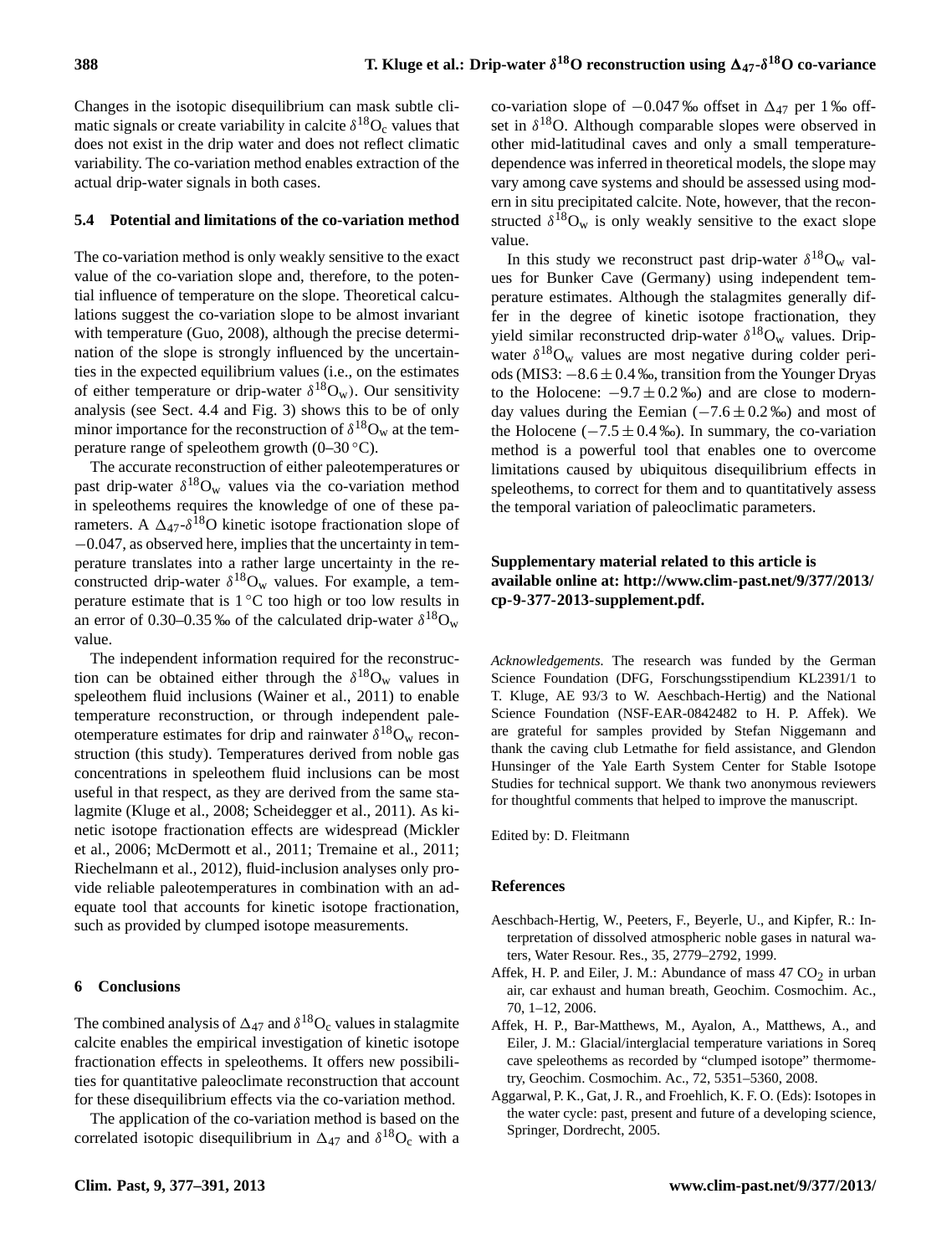# **1. Kluge et al.: Drip-water**  $\delta^{18}$ O reconstruction using  $\Delta_{47}$ - $\delta^{18}$ O co-variance 389

- Arppe, L. and Karhu, J. A.: Oxygen isotope values of precipitation and the thermal climate in Europe during the middle to late Weichselian ice age, Quaternary Sci. Rev., 29, 1263–1275, 2010.
- Blaser, P. C., Kipfer, R., Loosli, H. H., Walraevens, K., Van Camp, M., and Aeschbach-Hertig, W.: A 40 ka record of temperature and permafrost conditions in northwestern Europe from noble gases in the Ledo-Paniselian Aquifer (Belgium), J. Quaternary Sci., 25, 1038–1044, 2010.
- Böhm, F., Joachimski, M. M., Dullo, W. C., Eisenhauer, A., Lehnert, H., Reitner J., and Worheide, G.: Oxygen isotope fractionation in marine aragonite of coralline sponges, Geochim. Cosmochim. Ac., 64, 1695–1703, 2000.
- Calvo, E., Grimalt, J., and Jansen, E.: High resolution  $U_{37}^{k}$  sea surface temperature reconstruction in the Norwegian Sea during the Holocene, Quaternary Sci. Rev., 21, 1385–1394, 2002.
- Clark, I. D. and Fritz, P. (Eds.): Environmental Isotopes in Hydrologeology, Lewis Publishers, Boca Raton, 1997.
- Cuffey, K. M., Clow, G. D., Alley, R. B., Stuiver, M., Waddington, E. D., and Saltus, R. W.: Large Arctic temperature change at the Wisconsin-Holocene glacial transition, Science, 270, 455–458, 1995.
- Daëron, M., Guo, W., Eiler, J., Genty, K., Blamart, D., Boch, R., Drysdale, R. N., Maire, R., Wainer, K., and Zanchetta, G.: <sup>13</sup>C-<sup>18</sup>O clumping in speleothems: Observations from natural caves and precipitation experiments, Geochim. Cosmochim. Ac., 75, 3303–3317, 2011.
- Dahl-Jensen, D., Mosegaard, K., Gundestrup, N., Clow, G. D., Johnsen, S. J., Hansen, A. W., and Balling, N.: Past temperatures directly from the Greenland ice sheet, Science, 282, 268–271, 1998.
- Dansgaard, W.: The abundance of  $^{18}O$  in atmospheric water and water vapourf, Tellus, 5, 461–469, 1953.
- Dansgaard, W.: Stable isotopes in precipitation, Tellus, 16, 436– 468, 1964.
- Darling, W. G.: Hydrological factors in the interpretation of stable isotopic proxy data present and past: a European perspective, Quaternary Sci. Rev., 23, 743–770, 2004.
- Davis, B. A. S., Brewer, S., Stevenson, A. C., Guiot, J., and Data contributors: The temperature of Europe during the Holocene reconstructed from pollen data, Quaternary Sci. Rev., 22, 1701– 1716, 2003.
- Demény, A., Kele, S., and Siklósy, Z.: Empirical equations for the temperature dependence of calcite-water oxygen isotope fractionation from 10 to 70 °C, Rapid Comm. Mass. Spec., 24, 3521– 3526, 2010.
- Dennis, K. J., Affek, H. P., Passey, B. H., Schrag, D. P., and Eiler, J. W.: Defining an absolute reference frame for "clumped" isotope studies of  $CO<sub>2</sub>$ , Geochim. Cosmochim. Ac., 75, 7117–7131, 2011.
- Dorale, J. A. and Liu, Z.: Limitations of Hendy Test criteria in judging the paleoclimatic suitability of speleothems and the need for replication, J. Cave Karst Stud., 71, 73–80, 2009.
- Dorale, J. A., Gonzalez, L. A., Reagan, M. K., Pickett, D. A., ´ Murrell, M. T., and Baker, R. G.: A high-resolution record of Holocene climate change in speleothem calcite from Cold Water Cave, northeast Iowa, Science, 258, 1626–1630, 1992.
- Dreybrodt, W. and Scholz, D.: Climatic dependence of stable carbon and oxygen isotope signals recorded in speleothems: From soil water to speleothem calcite, Geochim. Cosmochim. Ac., 75,

734–752, 2011

- Duplessy, J. C., Labeyrie, J., Lalou, C., and Nguyen, H. V.: Continental climatic variations between 130,000 and 90,000 years BP, Nature, 226, 631–633, 1970.
- Eiler, J. M.: "Clumped-isotope" geochemistry The study of naturally-occurring, multiply-substituted isotopologues, Earth Planet. Sci. Lett., 262, 309–327, 2007.
- Eiler, J. M.: Paleoclimate reconstruction using carbonate clumped isotope thermometry, Quaternary Sci. Rev., 30, 3575–3588, 2011.
- Epstein, S. and Mayeda, T. K.: Variations of the  ${}^{18}O/{}^{16}O$  ratio in natural water, Geochim. Cosmochim. Ac., 3, 213–224, 1953.
- Fairchild, I. J. and Baker, A.: Speleothem Science, Wiley-Blackwell, 2012.
- Felis, T., Lohmann, G., Kuhnert, H., Lorenz, S.J., Scholz. D., Pätzold, J., Al-Rousan, A., and Al-Moghrabi, S. M.: Increased seasonality in Middle East temperatures during the last interglacial period, Nature, 429, 164–168, 2004.
- Fohlmeister, J., Schröder-Ritzrau, A., Scholz, D., Spötl, C., Riechelmann, D. F. C., Mudelsee, M., Wackerbarth, A., Gerdes, A., Riechelmann, S., Immenhauser, A., Richter, D. K., and Mangini, A.: Bunker Cave stalagmites: an archive for central European Holocene climate variability, Clim. Past, 8, 1751–1764, [doi:10.5194/cp-8-1751-2012,](http://dx.doi.org/10.5194/cp-8-1751-2012) 2012.
- Friedman, I.: Deuterium content of natural waters and other substances, Geochim. Cosmochim. Ac., 4, 89–103, 1953.
- Gascoyne, M.: Paleoclimate determination from cave calcite deposits, Quaternary Sci. Rev., 11, 609–632, 1992.
- Ghosh, P., Adkins, J., Affek, H., Balta, B., Guo, W., Schauble, E. A., Schrag, D., and Eiler, J. M.:  $^{13}C-^{18}O$  bonds in carbonate minerals: A new kind of paleothermometer, Geochim. Cosmochim. Ac., 70, 1439–1456, 2006.
- Gourcy, L. L., Groening, M., and Aggarwal, P. K.: Stable oxygen and hydrogen isotopes in precipitation, in: Isotopes in the water cycle: past, present and future of a developing science, edited by: Aggarwal, P. K., Gat, J. R., and Froehlich, K. F. O., Springer, Dordrecht, 39–51, 2005.
- Grootes, P. M., Stuiver, M., White, J. W. C., Johnsen, S., and Jouzel, J.: Comparison of oxygen isotope records from the GISP2 and GRIP Greenland ice cores, Nature, 366, 552–554, 1993.
- Guiot, J., Pons, A., de Beaulieu, J. L., and Reille, M.: A 140,000 year continental climate reconstruction from two European pollen records, Nature, 338, 309–313, 1989.
- Guo, W.: Carbonate Clumped Isotope Thermometry: Application to carbonaceous chondrites and effects of kinetic isotope fractionation, Ph.D. Thesis, California, Institute of Technology, USA, 2008.
- Heiri, O., Tinner, W., and Lotter, A.F.: Evidence for cooler European summers during periods of changing meltwater flux to the North Atlantic, Proc. Natl. Acad. Sci., 101, 15285–15288, 2004.
- Huntington, K. W., Eiler, J. M., Affek, H. P., Guo, W., Bonifacie, M., Yeung, L. Y., Thiagarajan, N., Passey, B., Tripati, A., Daëron, M., and Came, R.: Methods and limitations of "clumped" CO<sub>2</sub> isotope  $(\Delta_{47})$  analysis by gas-source isotope ratio mass spectrometry, J. Mass. Spectrom., 44, 1318–1329, 2009.
- Johnsen, S. J., Clausen, H. B., Dansgaard, W., Fuhrer, K., Gundestrup, N., Hammer, C. U., Iversen, P., Jouzel, J., Stauffer, B., and Steffensen, J. P.: Irregular glacial interstadials recorded in a new Greenland ice core, Nature, 359, 311–313, 1992.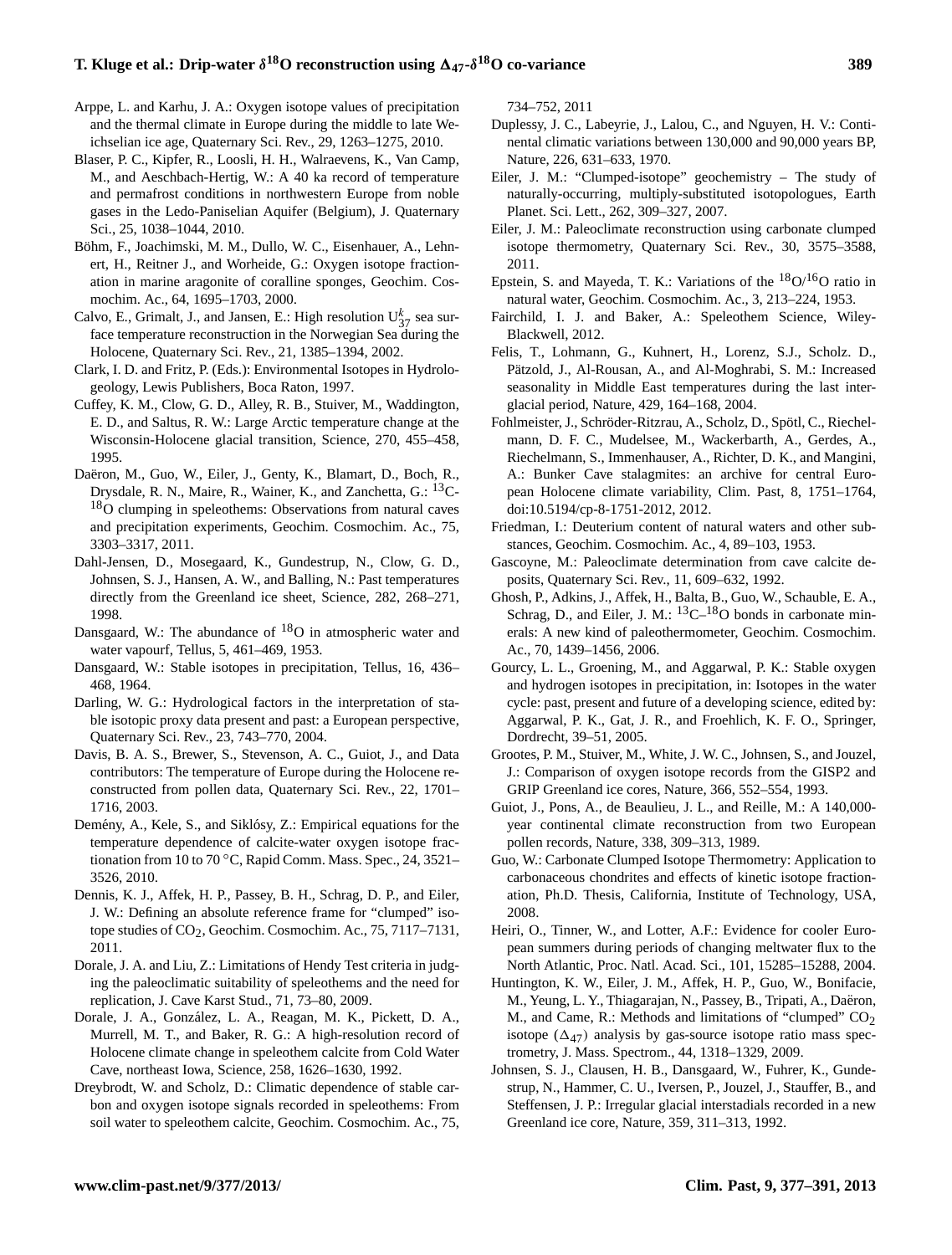- Kim, S. T. and O'Neil, J. R.: Equilibrium and nonequilibrium oxygen isotope effects in synthetic carbonates, Geochim. Cosmochim. Ac., 61, 3461–3475, 1997.
- Klotz, S., Guiot, J., and Mosbrugger, V.: Continental European Eemian and early Würmian climate evolution: comparing signals using different quantitative reconstruction approaches based on pollen, Global Planet. Change, 36, 277–294, 2003.
- Kluge, T. and Affek, H. P.: Quantifying kinetic fractionation in Bunker Cave speleothems using  $\Delta_{47}$ , Quaternary Sci. Rev., 49, 82–94, 2012.
- Kluge, T., Marx, T., Scholz, D., Niggemann, S., Mangini, A., and Aeschbach-Hertig, W.: A new tool for palaeoclimate reconstruction: Noble gas temperatures from fluid inclusions in speleothems, Earth Planet. Sci. Lett., 269, 407–414, 2008.
- Lachniet, M. S.: Climatic and environmental controls on speleothem oxygen isotope values, Quaternary Sci. Rev., 28, 412–432, 2009.
- Loosli, H. H., Aeschbach-Hertig, W., Barbecot, F., Blaser, P., Darling, W. G., Dever, L., Edmunds, W. M., Kipfer, R., Purtschert, R., and Walraevens, K.: Isotopic methods and their hydrogeochemical context in the investigation of palaeowaters, in: Palaeowaters in Coastal Europe: evolution of groundwater since the late Pleistocene, edited by: Edmunds, W. M. and Milne, C. J., Geological Society, London, Special Publications, 189, 193–212, 2001.
- Lorius, C., Jouzel, J., Ritz, C., Merlivat, L., Barkov, N. L., Korotkevich, Y. S., and Kotlyakov, V. M.: A 150,000-year climatic record from Antarctic ice, Nature, 316, 591–596, 1985.
- Mann, M. E., Zhang, Z., Hughes, M. K., Bradley, R. S., Miller, S. K., Rutherford, S., and Ni, F.: Proxy-based reconstructions of hemispheric and global surface temperature variations over the past two millennia, Proc. Natl. Acad. Sci. USA, 105, 13252– 13257, 2008.
- MARGO project members: Constraints on the magnitude and patterns of ocean cooling at the Last Glacial Maximum, Nat. Geosci., 2, 127–132, 2009.
- McDermott, F.: Palaeo-climate reconstruction from stable isotope variations in speleothems: a review, Quaternary Sci. Rev., 23, 908–918, 2004.
- McDermott, F., Atkinson, T. C., Fairchild, I. J., Baldini, L. M., and Mattey, D. P.: A first evaluation of the spatial gradients in  $\delta^{18}$ O recorded by European Holocene speleothems, Global Planet. Change, 79, 275–287, 2011.
- Meckler, A. N., Adkins, J. F., Eiler, J. M., and Cobb, K. M.: Constraints from clumped isotope analyses of a stalagmite on maximum tropical temperature change through the late Pleistocene, Goldschmidt Conference Abstracts, A 863, 2009.
- Mickler, P. J., Stern, L. A., and Banner, J. L.: Large kinetic isotope effects in modern speleothems, GSA Bulletin, 118, 65–81, 2006.
- Mühlinghaus, C., Scholz, D., and Mangini, A.: Modelling fractionation of stable isotopes in stalagmites, Geochim. Cosmochim. Ac., 73, 7275–7289, 2009.
- NGRIP members: High-resolution record of Northern Hemisphere climate extending into the last interglacial period, Nature, 431, 147–151, 2004.
- Niggemann, S., Mangini, A., Richter, D. K., and Wurth, G.: A paleoclimate record of the last 17600 years in stalagmites from the B7 cave, Sauerland, Germany, Quaternary Sci. Rev., 22, 555– 567, 2003a.
- Niggemann, S., Mangini, A., Mudelsee, M., Richter, D. K., and Wurth, G.: Sub-Milankovitch climatic cycles in Holocene stalagmites from Sauerland, Germany, Earth Planet. Sci. Lett., 216, 539–547, 2003b.
- Otto-Bliesner, B. L., Marshall, S. J., Overpeck, J. T., Miller, G. H., Hu, A., and Cape Members: Simulating Arctic climate warmth and icefield retreat in the Last Interglaciation, Science, 311, 1751–1753, 2006.
- Riechelmann, D. F. C., Deininger, M., Scholz, D., Riechelmann, S., Schröder-Ritzrau, A., Spötl, C., Richter, D. K., Mangini, A., and Immenhauser, A.: Disequilibrium carbon and oxygen isotope fractionation in recent cave calcite: Comparison of cave precipitates and model data, Geochim. Cosmochim. Acta, 103, 232– 244, 2013.
- Rozanski, K., Araguás-Araguás, L., and Gonfianti, R.: Relation between long-term trends of oxygen-18 isotope composition of precipitation and climate, Science, 258, 981–998, 1992.
- Rozanski, K., Araguás-Araguás, L., and Gonfianti, R.: Isotopic patterns in modern global Precipitation, in: Climate change in continental isotopic records, American Geophysical Union, edited by: Swart, P. K., Lohmann, K. C., McKenzie, J., and Savin, S., Washington, 1–36, 1993.
- Scheidegger, Y., Baur, H., Brennwald, M.S., Fleitmann, D., Wieler, R., and Kipfer, R.: Accurate analysis of noble gas concentrations in small water samples and its application to fluid inclusions in stalagmites, Chem. Geol., 272, 31–39, 2010.
- Scheidegger, Y., Brennwald, M.S., Fleitmann, D., Jeannin, P., Wieler, R., and Kipfer, R.: Determination of Holocene cave temperatures from Kr and Xe concentrations in stalagmite fluid inclusions, Chem. Geol., 288, 61–65, 2011.
- Scholz, D., Mühlinghaus, C., and Mangini, A.: Modelling  $\delta^{13}C$  and  $\delta^{18}$ O in the solution layer on stalagmite surfaces, Geochim. Cosmochim. Ac., 73, 2592–2602, 2009.
- Schrag, D. P., Adkins, J. F., McIntyre, K., Alexander, J. L., Hodell, D. A., Charles, D., and McManus, J. F.: The oxygen isotopic composition of seawater during the Last Glacial Maximum, Quaternary Sci. Rev., 21, 331–342, 2002
- Seppä, H. and Birks, H. J. B.: July mean temperature and annual precipitation trends during the Holocene in the Fennoscandian tree-line area: pollen-based climate reconstructions, Holocene, 11, 527–539, 2001.
- Severinghaus, J. P., Sowers, T., Brook, E. J., Alley, R. B., and Bender, M. L.: Timing of abrupt climate change at the end of the Younger Dryas interval from thermally fractionated gas in polar ice, Nature, 391, 141–146, 1998.
- Sowers, T., Bender, M., Labeyrie, L., Martinson, D., Jouzel, J., Raynaud, D., Pichon, J. J., and Korotkevich, Y .S.: A 135,000-Year Vostok-Specmap common temporal framework, Paleocean., 8, 737–766, 1993.
- Tremaine, D. M., Froelich, P. N., and Wang, Y.: Speleothem calcite farmed in situ: Modern calibration of  $\delta^{18}$ O and  $\delta^{13}$ C paleoclimate proxies in a continuously-monitored natural cave system, Geochim. Cosmochim. Ac., 75, 4929–4950, 2011.
- Tripati, A. K., Eagle, R. A., Thiagarajan, N., Gagnon, A. C., Bauch, H., Halloran, P. R., and Eiler, J. M.: <sup>13</sup>C-<sup>18</sup>O isotope signatures and "clumped isotope" thermometry in foraminifera and coccoliths, Geochim. Cosmochim. Ac., 74, 5697–5717, 2010.
- Tütken, T., Vennemann, T. W., and Pfretzschner, H.-U.: Early diagenesis of bone and tooth apatite in fluvial and marine settings: